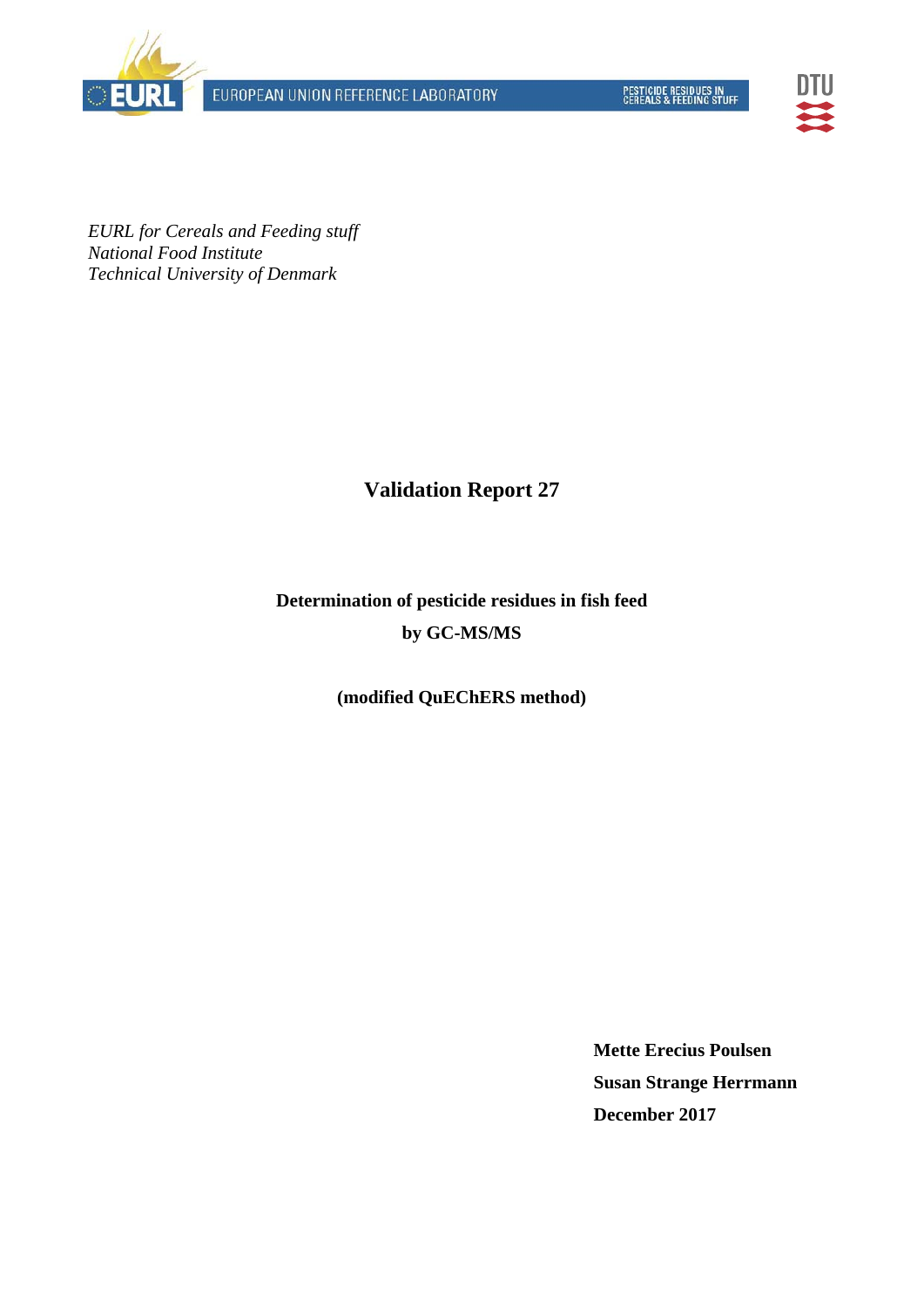### **CONTENT:**

| Appendix 2. Recoveries, Repeatability $RSD_r$ . Combinded Uncertainty and Limit of Quantification<br>(LOQ) for pesticides validated on CPK-15 (medium fat content) using modified QuEChERS with   |  |
|---------------------------------------------------------------------------------------------------------------------------------------------------------------------------------------------------|--|
| Appendix 3. Recoveries, Repeatability $RSDr$ . Combinded Uncertainty and Limit of Quantification<br>(LOQ) for pesticides validated on EFICO (high fat content) using modified QuEChERS with<br>20 |  |
| Appendix 4: Principles of the modified QuEChERS method for fish feed extraction26                                                                                                                 |  |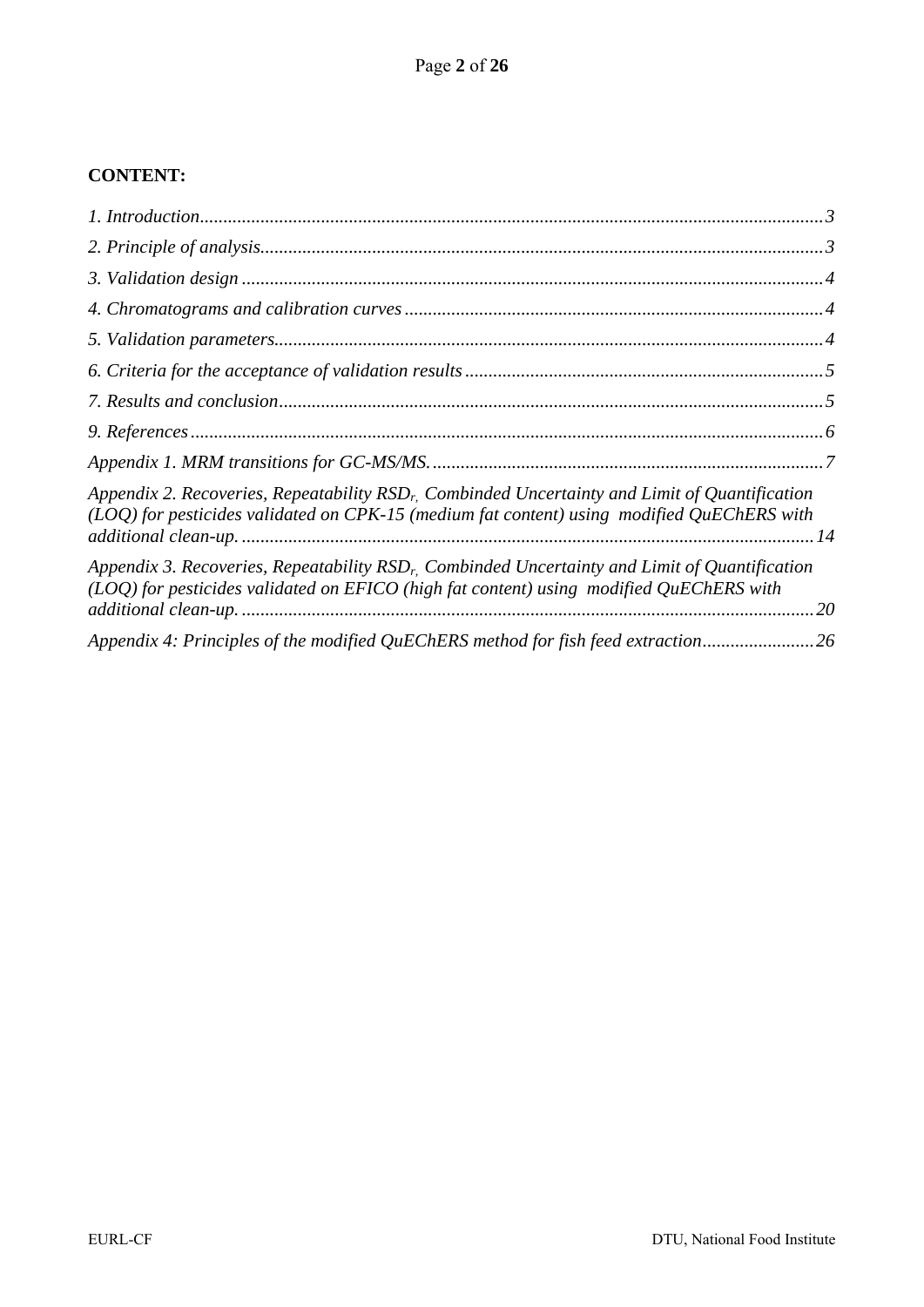# **1. Introduction**

This report describes the validation of a modified QuEChERS method for fish feed with high fat content combined with GC-MS/MS for 164 pesticides and metabolites. The pesticides included were those where Maximum Residue Limits, MRLs, have been implemented in Directive  $2006/77/EC<sup>1</sup>$  (amending Annex I to Directive 2002/32/EC of the European Parliament and of the Council as regards maximum levels for organochlorine compounds in animal feed). Additionally, pesticides used for production of cereals and other plant origin matrices was included as these are also used in fish feed. The aim of the validation was to achieve LOQs at 0.01 or below.

# **2. Principle of analysis**

**Samples and sample preparation:** Samples of two different fish feed used for feeding salmon at different growth stages were used for validation study. The feed samples were pellets of 2mm size with 22.8% crude fat content (CPK15) and 8mm size with 33.6% crude fat content (EFICO). The pellets were cryo-milled (using liquid nitrogen) with sieve at 1.0 mm.

**Extraction:** One grammes of the homogenized sample was first shaken with water and acetonitrile (in two steps), and a salt and buffer mixture was added and the sample was shaken again

**Clean-up:** After centrifugation the supernatant was transferred to a clean tube and put in -80 degree freezer for minimum of one hour. When the extract was almost thawed, it was centrifuged and the supernatant was transferred to a tube containing 900 mg PSA and 900 mg MgSO<sub>4</sub> (first clean-up). After shaking and an additional centrifugation step, an aliquot of the supernatant was added water transferred to a tube containing activated EMR-lipid dSPE (Enhanced Matrix Removal (EMR) – Lipid) (Agilent<sup>3</sup>). After shaking and another centrifugation step, the supernatant transferred to a tube containing Final Polish (second clean-up). After shaking and centrifugation, the "final extract" was diluted 1:1 with acetonitrile to obtain the same matrix concentration as in the matrix matched calibration standards.

**Quantification and qualification:** The final extracts are analysed by GC-MS/MS.

**GC-MS/MS:** The pesticide residues were separated on a DB5-MS column and analysed by triple quadrupole operating in the multiple reaction monitoring mode (MRM) with electron energy at 70 eV, source temperature at 180°C and transfer line at 250°C. The injection volume was 5 μl. For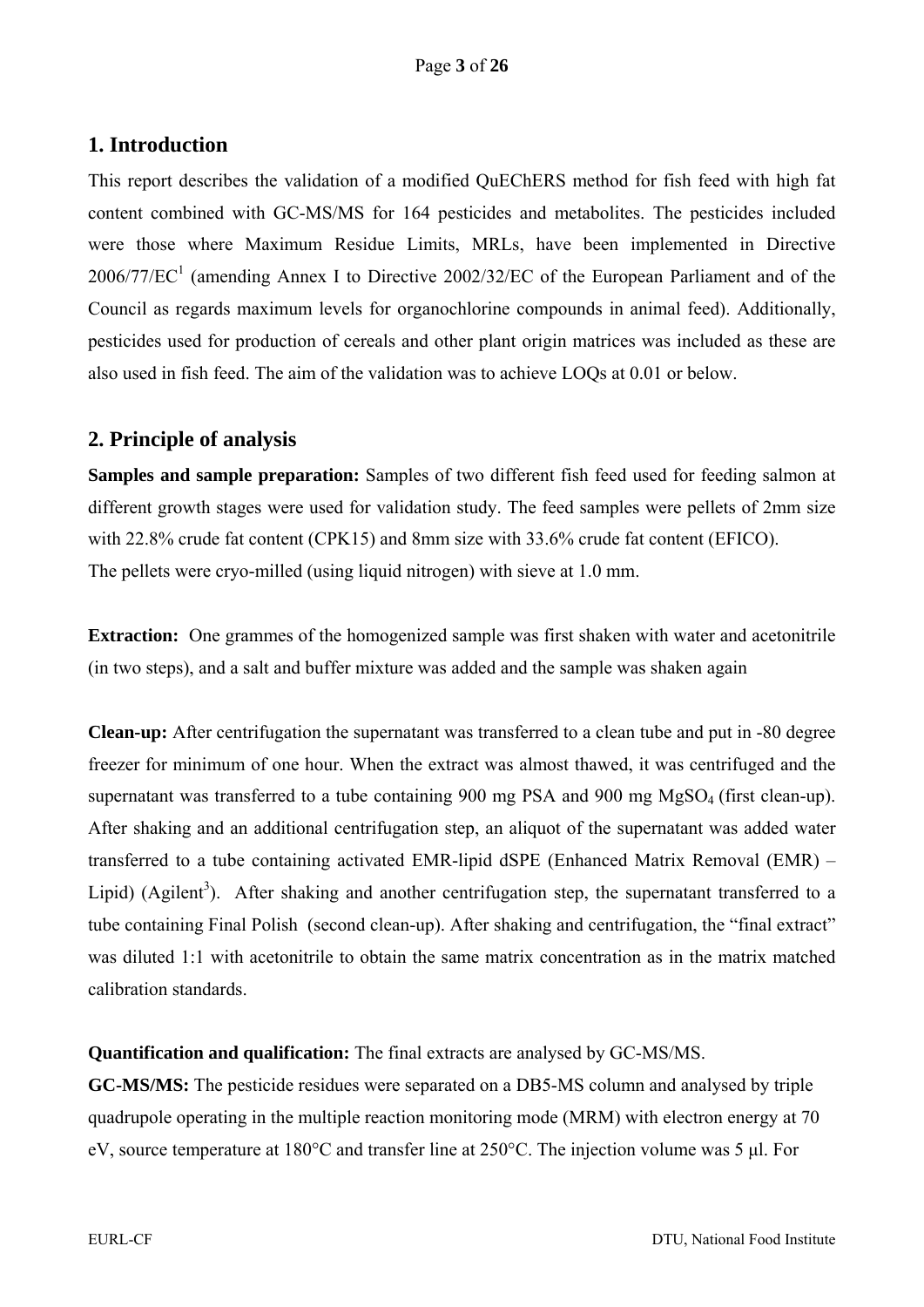each pesticide minimum two sets of precursor and product ions were determined. One for quantification and at least one for qualification. The MRM transitions for the pesticides and degradation products are given in **Appendix 1.**

### **3. Validation design**

The method was sought validated for almost 170 pesticides or metabolites in two different, CPK-15 (medium fat content) and EFICO (high fat content), see **Appendix 1**. The validation was performed on 5-6 replicates at each of the three spiking levels; 0.005, 0.01 and 0.05 mg/kg. A blank sample of each fish feed commodity was included. Individual validation was carried out for each fish feed matrix.

### **4. Chromatograms and calibration curves**

The calibration curve is determined by the analysis of each of the analysts at least 4 calibration levels within the range of 0.333, 1, 3.33 , 10, 33.3 and 100 ng/ml. The calibration curves were in generally best fitted to a linear curve. The quantification was performed from the mean of two bracketing calibration curves. The majority of the correlation coefficients (R) were higher or equal to 0.99.

#### **5. Validation parameters**

#### **Precision – repeatability and internal reproducibility**

Repeatability was calculated for all pesticides and degradation products on all three spiking levels (0.005 mg/kg, 0.01 mg/kg and 0.05 mg/kg). Repeatability is given as the relative standard deviation on the result from two or more analysis at the same sample, done by the same technician, on the same instrument and within a short period of time.

Repeatability (RSD<sub>r</sub>) in this validation was calculated from the 5-6 replicate determinations. Repeatability were calculated as given in ISO 5725-2<sup>3</sup>.

#### **Accuracy – Recovery**

The accuracy was determined from recovery studies in which samples were spiked at three concentration levels (0.005 mg/kg, 0.01 mg/kg and 0.05 mg/kg) with the relevant pesticides, isomers and degradation products.

#### **Robustness**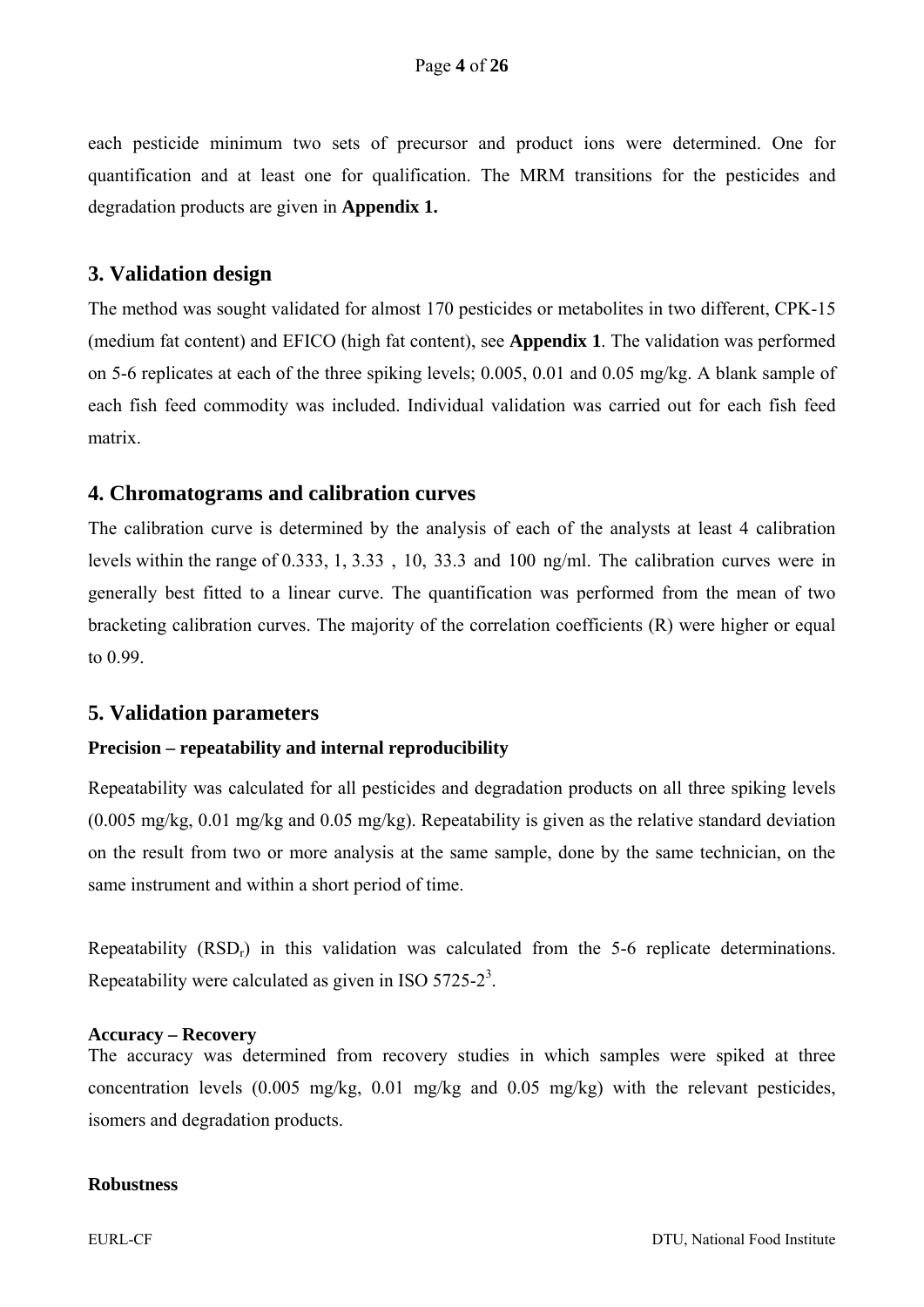The QuEChERS method has, in connection with the development of the method, been shown to be robust by Anastassiades et al. 2003<sup>4</sup>.

#### **Limit of quantification, LOQ**

The quantification limits (LOQ) was determined as the lowest spike level for which the acceptance criteria (se Section 6) was meet.

The obtained results including recovery,  $RSD_r$ , Combined Uncertainty (U<sub>c</sub>) and limit of quantification (LOQ) are presented in **Appendix 2 and 3**.

### **6. Criteria for the acceptance of validation results**

For the pesticides to be accepted as validated the following criteria for precision and trueness must to be fulfilled:

1. The relative standard deviation of the repeatability should be  $\leq 20\%$ <sup>5</sup>.

2. The average relative recovery must be between 70 and  $120\%$ <sup>5</sup>. However, lower recoveries are accepted if the repeatability is low.

If the above mentioned criteria have been meet, the quantification limits, LOQs is stated.

The analytical result is by default corrected for bias/recovery and the combined uncertainty is then given by:

 $U_c = \sqrt{(RSD^2/n) + RSD^2}$ 

Where RSD is the repeatability uncertainty  $(RSD<sub>r</sub>)$ .

### **7. Results and conclusion**

Validation results are presented in **Appendix 2 and 3**. The validation results for the two fish feeds were comparable although the fat content was different, 22.8 for CPK and 33.6% for EFICO. CPK was validated for 146 pesticides and metabolites, 118 obtained an LOQ of 0.005 mg/kg, 21 obtained an LOQ of 0.01 mg/kg and 7 compounds obtained an LOQ of 0.05 mg/kg. EFICO was validated for 141 compounds, 112 obtained an LOQ of 0.005 mg/kg, 14 obtained an LOQ of 0.01 mg/kg and 15 compounds obtained an LOQ of 0.05 mg/kg.

Validation of the following 14 compounds was not achieved either CPK neither EFICO: acephate captan, chlorothalonil, dichlofluanid, dimethoate, ethoxyquin, fenpropidin, fosthiazate, methamidophos, monocrotophos, omethoate, phosphamidon, tolylfluanid, and vamidothion.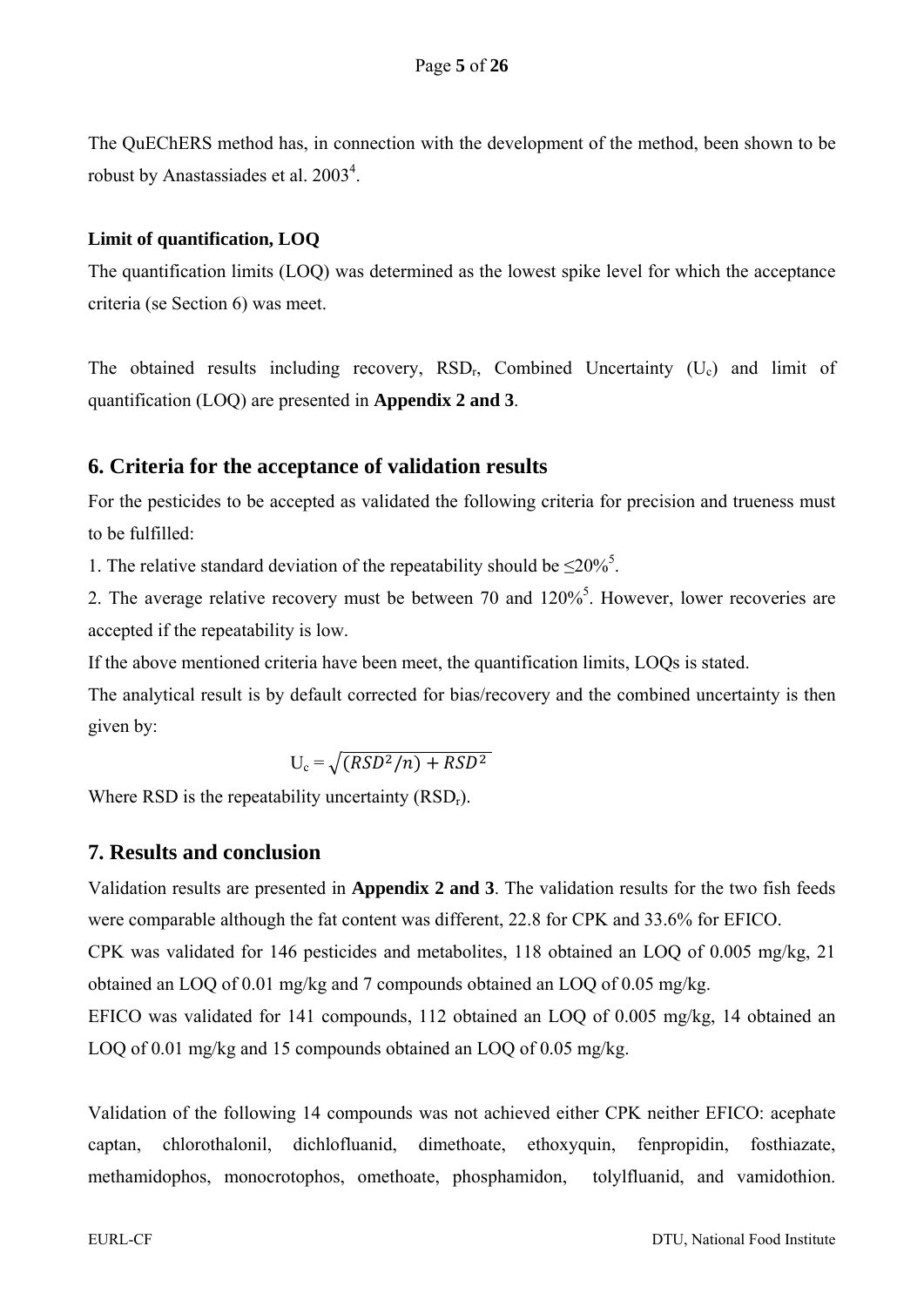Additional 9 compound was not validated on EFICO: azinphos-methyl, clofentezine, dichlorvos, fenamiphos sulfone, methacrifos, phosmet, procymidone, propyzamide and trichlorfon and 4 compound was not validated on CPK; 2-phenylphenol, metalaxyl, prochloraz, spiroxamine and thiamethoxam.

Ethoxyquin was present in high amount in both feeds and could for that reason not be validated. Due to background contamination in the laboratory 2-phenylphenol was not validated on CPK. Many of the other not validated compounds are either LC amendable or should be analysed by Single Residues methods. Finally, the methods was not sensitive enough to validate the toxaphen compounds.

All pesticides and metabolites where Maximum Residue Limits, MRLs, have been implemented in Directive 2006/77/EC, obtained LOQs at 0.005 mg/kg except for endrin and heptachlor epoxide in CPK, that obtained an LOQ of 0.01 mg/kg and (due to too high repeatability) and the toxaphens that obtain for LOQs at 0.05 mg/kg. However, all obtained LOQs are below the MRLs.

# **9. References**

**1** DIRECTIVE 2006/77/EC: Amending Annex I to COMMISSION Directive 2002/32/EC of the European Parliament and of the Council as regards maximum levels for organochlorine compounds in animal feed.

**2** Recommended Protocols for Enhanced Matrix Removal – Lipid. https://www.agilent.com/cs/library/technicaloverviews/Public/5991-6057EN.pdf

**3** ISO 5725-2:1994. Accuracy (trueness and precision) of measurement methods and results – Part2. Basic method for the determination of repeatability and reproducibility of standard measurement method. First edition. December 1994.

**4** EN 15662:2008. Foods of plant origin - Determination of pesticide residues using GC-MS and/or LC-MS/MS following acetonitrile extraction/partitioning and clean-up by dispersive SPE - QuEChERS-method.

**5** Guidance document on analytical quality control and method validation procedures for pesticide residues and analysis in food and feed, Document SANTE/11813/2017, 21–22 November 2017 rev.0, European Commission, Brussels, 2017.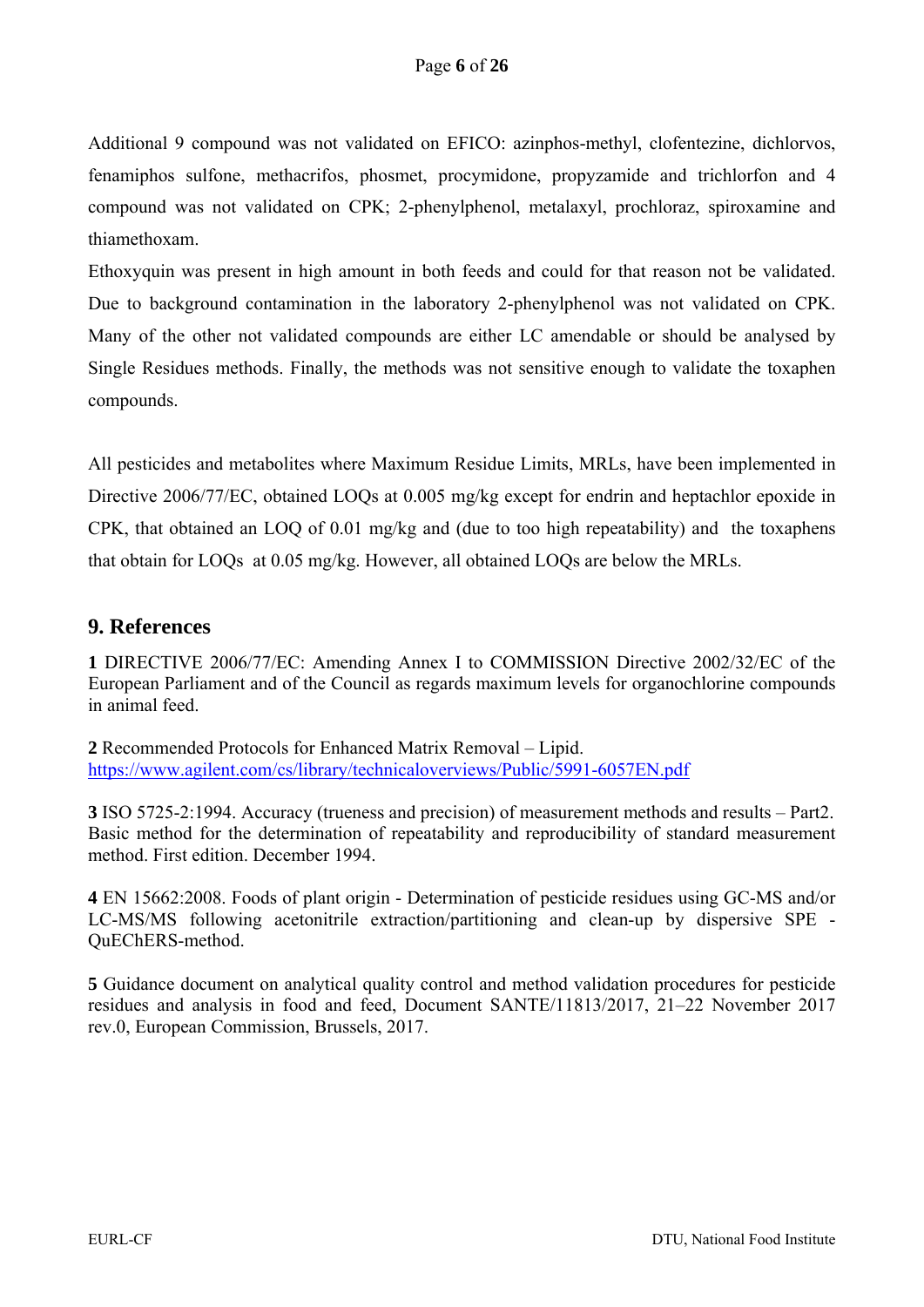# Page **7** of **26**

# **Appendix 1. MRM transitions for GC-MS/MS for compounds in the standard mixture "FishFeed".**

| Pesticide name        | <b>RT</b> | <b>Precusor Mass</b><br><b>Product Mass</b><br><b>Collision Energy</b> |       |    |  |  |  |
|-----------------------|-----------|------------------------------------------------------------------------|-------|----|--|--|--|
| 1-Naphtylacetamide    | 15        | 141                                                                    | 115   | 15 |  |  |  |
| 1-Naphtylacetamide    | 15        | 185                                                                    | 141   | 15 |  |  |  |
| Acetochlor            | 14.16     | 131.8                                                                  | 117   | 14 |  |  |  |
| Acetochlor            | 14.16     | 146                                                                    | 117.7 | 8  |  |  |  |
| Acetochlor            | 14.16     | 146                                                                    | 131.1 | 12 |  |  |  |
| Acibenzolar-S-methyl  | 14.67     | 135                                                                    | 62.9  | 18 |  |  |  |
| Acibenzolar-S-methyl  | 14.67     | 135                                                                    | 107   | 8  |  |  |  |
| Acibenzolar-S-methyl  | 14.67     | 182                                                                    | 181   | 8  |  |  |  |
| Aclonifen             | 20.12     | 212                                                                    | 182   | 10 |  |  |  |
| Aclonifen             | 20.12     | 264                                                                    | 194.1 | 14 |  |  |  |
| Anthraquinone         | 15.76     | 180                                                                    | 152   | 12 |  |  |  |
| Anthraquinone         | 15.76     | 208                                                                    | 151.7 | 22 |  |  |  |
| Anthraquinone         | 15.76     | 208                                                                    | 180   | 10 |  |  |  |
| Azoxystrobin-d4 (IS)  | 30.86     | 348                                                                    | 332   | 30 |  |  |  |
| Beflubutamid          | 16.97     | 221                                                                    | 193   | 10 |  |  |  |
| Beflubutamid          | 16.97     | 355                                                                    | 176   | 10 |  |  |  |
| Benalaxyl             | 20.79     | 148.1                                                                  | 77    | 30 |  |  |  |
| Benalaxyl             | 20.79     | 234.3                                                                  | 174.2 | 10 |  |  |  |
| Benalaxyl             | 20.79     | 266.4                                                                  | 148.2 | 10 |  |  |  |
| Bendiocarb            | 11.51     | 126                                                                    | 51.9  | 16 |  |  |  |
| Bendiocarb            | 11.51     | 151                                                                    | 43    | 20 |  |  |  |
| Bendiocarb            | 11.51     | 166.1                                                                  | 151.1 | 10 |  |  |  |
| Biphenyl              | 9.1       | 154.1                                                                  | 115   | 26 |  |  |  |
| Biphenyl              | 9.1       | 154.1                                                                  | 152.1 | 25 |  |  |  |
| Biphenyl              | 9.1       | 154.1                                                                  | 153.1 | 15 |  |  |  |
| Carbetamide           | 15.8      | 91                                                                     | 64    | 10 |  |  |  |
| Carbetamide           | 15.8      | 119                                                                    | 63.8  | 22 |  |  |  |
| Carbetamide           | 15.8      | 119                                                                    | 91    | 12 |  |  |  |
| Carbophenothion       | 20.89     | 157                                                                    | 45    | 12 |  |  |  |
| Carbophenothion       | 20.89     | 199                                                                    | 142.9 | 10 |  |  |  |
| Carbophenothion       | 20.89     | 342                                                                    | 157   | 10 |  |  |  |
| Carfentrazon-ethyl    | 20.74     | 290                                                                    | 99.9  | 36 |  |  |  |
| Carfentrazon-ethyl    | 20.74     | 311.9                                                                  | 150.7 | 18 |  |  |  |
| Carfentrazon-ethyl    | 20.74     | 340.1                                                                  | 312.1 | 10 |  |  |  |
| Chloridazon           | 21.2      | 220                                                                    | 165.9 | 22 |  |  |  |
| Chloridazon           | 21.2      | 220                                                                    | 193   | 16 |  |  |  |
| Chloridazon           | 21.2      | 220.9                                                                  | 77    | 20 |  |  |  |
| Chloropropylate       | 19.71     | 251                                                                    | 139   | 15 |  |  |  |
| Chloropropylate       | 19.71     | 253                                                                    | 141   | 15 |  |  |  |
| Chlorpyrifos-d10 (IS) | 15.55     | 200                                                                    | 109   | 36 |  |  |  |
| Chlorpyrifos-d10 (IS) | 15.55     | 200                                                                    | 172   | 12 |  |  |  |
| Chlorsulfuron         | 12.09     | 175                                                                    | 111   | 5  |  |  |  |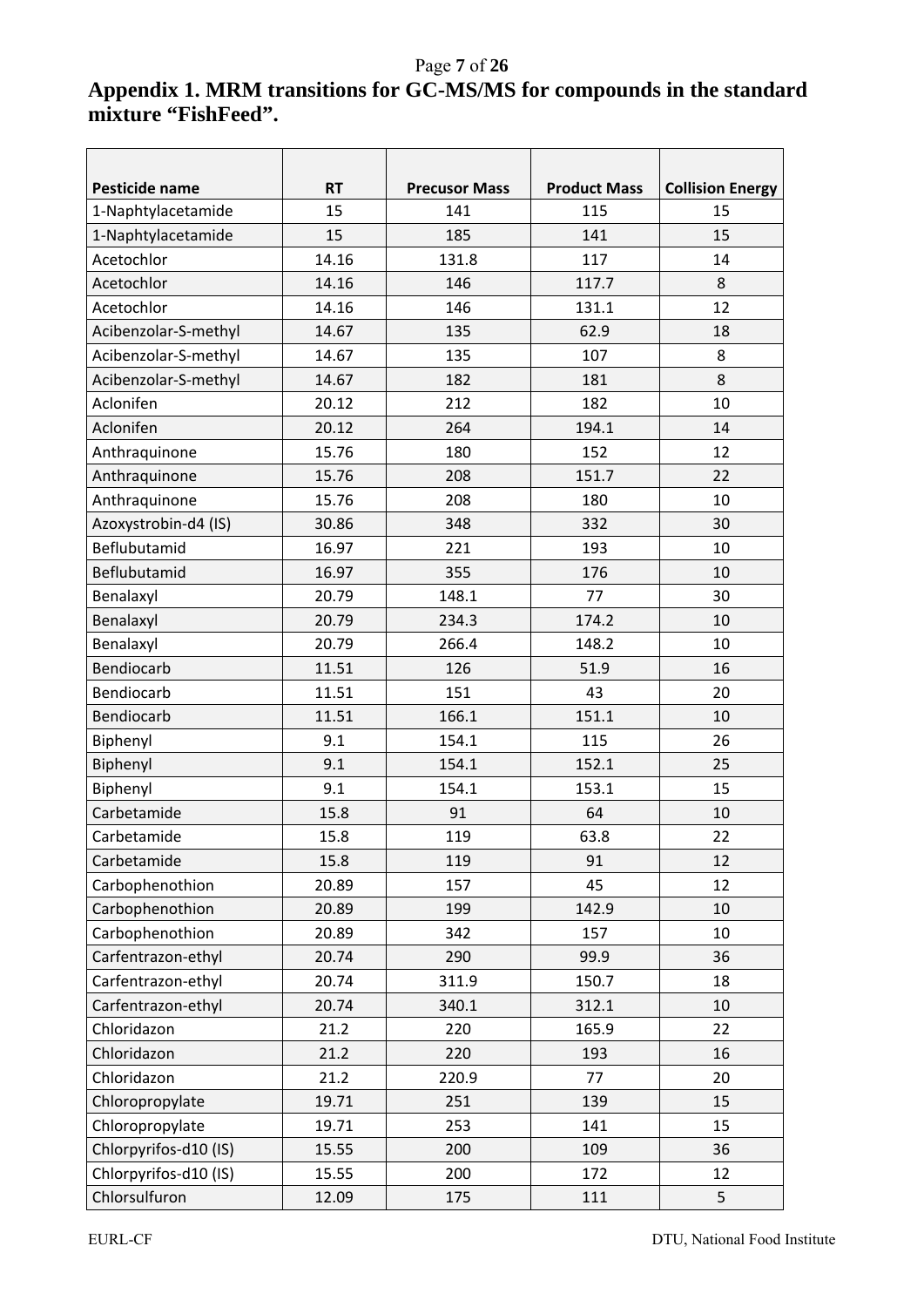| Pesticide name       | <b>RT</b> | <b>Precusor Mass</b> | <b>Product Mass</b> | <b>Collision Energy</b> |
|----------------------|-----------|----------------------|---------------------|-------------------------|
| Chlorsulfuron        | 12.09     | 191                  | 127                 | 5                       |
| Chlorthal-dimethyl   | 15.69     | 222.7                | 166.9               | 20                      |
| Chlorthal-dimethyl   | 15.69     | 300.7                | 222.9               | 22                      |
| Chlorthal-dimethyl   | 15.69     | 300.7                | 272.9               | 12                      |
| Chlorthal-dimethyl   | 15.69     | 331.9                | 300.9               | 10                      |
| Cinidon-ethyl        | 32.42     | 330                  | 302                 | 15                      |
| Cinidon-ethyl        | 32.42     | 358                  | 330                 | 10                      |
| Clodinafop-propargyl | 21.24     | 238                  | 130                 | 18                      |
| Clodinafop-propargyl | 21.24     | 266                  | 91.1                | 14                      |
| Clodinafop-propargyl | 21.24     | 349.1                | 266.1               | 8                       |
| Cyflufenamid         | 19.15     | 222.8                | 203                 | 10                      |
| Cyflufenamid         | 19.15     | 237                  | 188                 | 24                      |
| Cyflufenamid         | 19.15     | 237                  | 208.1               | 12                      |
| <b>Dialifos</b>      | 25.44     | 208                  | 89.1                | 26                      |
| <b>Dialifos</b>      | 25.44     | 208                  | 180.9               | 10                      |
| <b>Dialifos</b>      | 25.44     | 209.7                | 182.9               | 10                      |
| Dichlobenil          | 8.73      | 170.9                | 99.9                | 24                      |
| Dichlobenil          | 8.73      | 170.9                | 136                 | 14                      |
| Dichlobenil          | 8.73      | 172.8                | 99.8                | 24                      |
| Dichlofenthion       | 14.06     | 222.9                | 205                 | 12                      |
| Dichlofenthion       | 14.06     | 250.9                | 223                 | 8                       |
| Dichlofenthion       | 14.06     | 279                  | 223                 | 12                      |
| Dichlorvos-d6 (IS)   | 8         | 191                  | 99                  | 15                      |
| Dichlorvos-d6 (IS)   | 8         | 191                  | 115                 | 20                      |
| Dicrotophos          | 11.43     | 127                  | 94.9                | 16                      |
| Dicrotophos          | 11.43     | 127                  | 109                 | 10                      |
| Dicrotophos          | 11.43     | 192.7                | 127                 | 8                       |
| Diethofencarb        | 15.48     | 168                  | 96.1                | 12                      |
| Diethofencarb        | 15.48     | 196                  | 96                  | 16                      |
| Diethofencarb        | 15.48     | 225.1                | 96                  | 24                      |
| Diflufenican         | 21.82     | 266                  | 238.1               | 12                      |
| Diflufenican         | 21.82     | 266                  | 246.1               | 10                      |
| Diflufenican         | 21.82     | 288                  | 245                 | 10                      |
| Diflufenican         | 21.82     | 330                  | 288                 | 5                       |
| Diflufenican         | 21.82     | 394                  | 266.1               | 12                      |
| Dimethachlor         | 14.05     | 134                  | 77                  | 24                      |
| Dimethachlor         | 14.05     | 134                  | 105.1               | 12                      |
| Dimethachlor         | 14.05     | 197                  | 148.1               | 10                      |
| Dimethenamid         | 14.08     | 154.1                | 111                 | 10                      |
| Dimethenamid         | 14.08     | 154.1                | 137                 | 8                       |
| Dimethenamid         | 14.08     | 230                  | 154.1               | 10                      |
| Dimoxystrobin        | 22.66     | 116.1                | 62.9                | 24                      |
| Dimoxystrobin        | 22.66     | 116.1                | 89                  | 14                      |
| Dimoxystrobin        | 22.66     | 205.1                | 116.1               | 10                      |
| Diniconazole         | 19.83     | 232                  | 149                 | 14                      |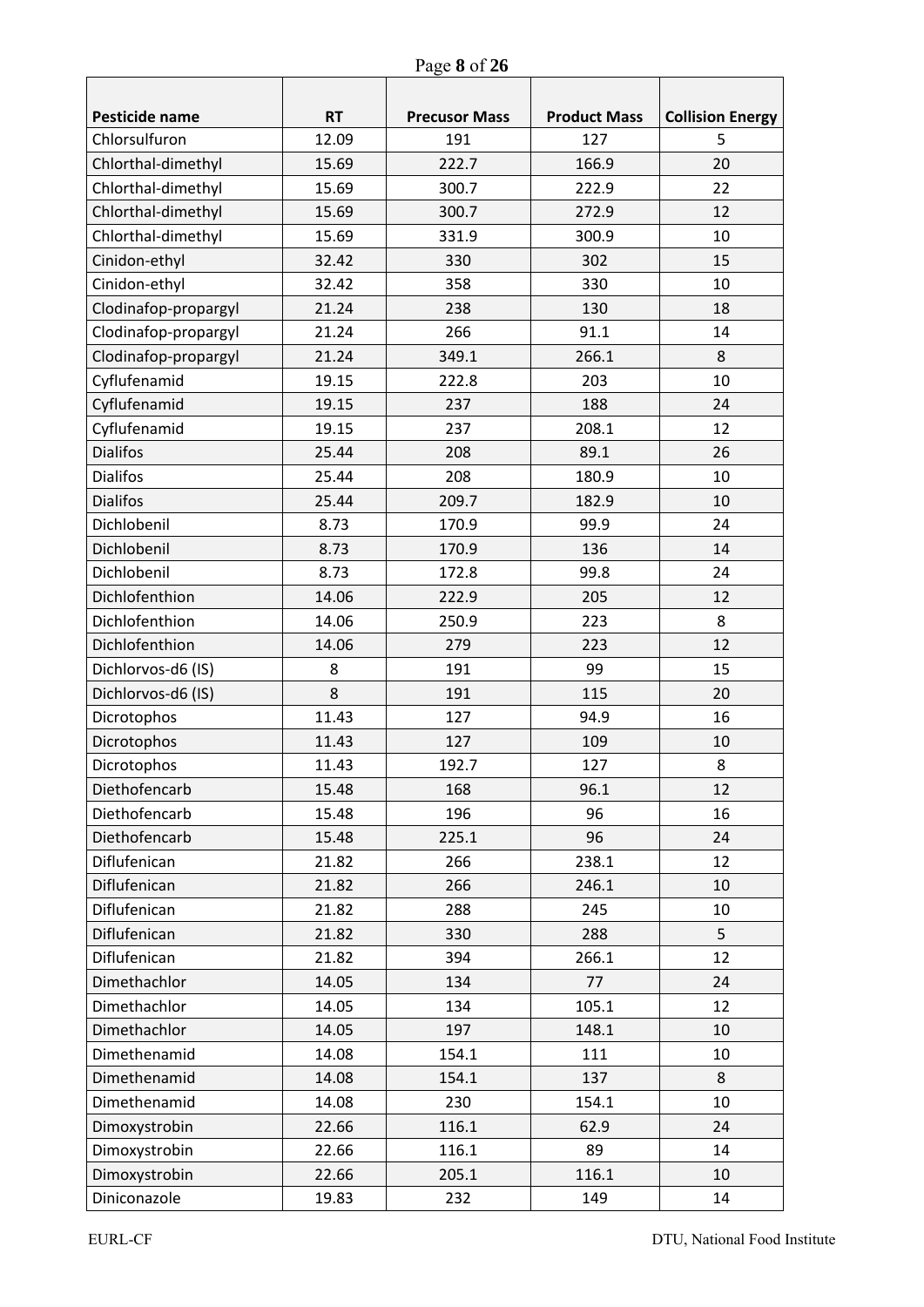| Pesticide name     | <b>RT</b> | <b>Precusor Mass</b> | <b>Product Mass</b> | <b>Collision Energy</b> |  |
|--------------------|-----------|----------------------|---------------------|-------------------------|--|
| Diniconazole       | 19.83     | 268                  | 136                 | 34                      |  |
| Diniconazole       | 19.83     | 268                  | 232                 | 8                       |  |
| Dioxathion         | 12.72     | 96.9                 | 65                  | 16                      |  |
| Dioxathion         | 12.72     | 125                  | 97                  | 6                       |  |
| Dioxathion         | 12.72     | 153                  | 96.9                | 10                      |  |
| Dodemorph1         | 16.26     | 154.1                | 56.5                | 16                      |  |
| Dodemorph1         | 16.26     | 154.1                | 81.9                | 18                      |  |
| Dodemorph1         | 16.26     | 154.1                | 96.6                | 10                      |  |
| Dodemorph2         | 16.85     | 154.1                | 56.5                | 16                      |  |
| Dodemorph2         | 16.85     | 154.1                | 82                  | 18                      |  |
| Dodemorph2         | 16.85     | 154.1                | 97.2                | 10                      |  |
| Ethofumesate       | 15.07     | 161.1                | 77.1                | 28                      |  |
| Ethofumesate       | 15.07     | 161.1                | 105.1               | 10                      |  |
| Ethofumesate       | 15.07     | 207.1                | 137.1               | 10                      |  |
| Etofenprox-d5 (IS) | 28.43     | 168                  | 108                 | 10                      |  |
| Etofenprox-d5 (IS) | 28.43     | 168                  | 136                 | 20                      |  |
| Etoxazole          | 23.19     | 140.9                | 62.9                | 26                      |  |
| Etoxazole          | 23.19     | 140.9                | 113                 | 14                      |  |
| Etoxazole          | 23.19     | 204                  | 176.1               | 10                      |  |
| Etridiazole        | 9.59      | 182.8                | 139.9               | 14                      |  |
| Etridiazole        | 9.59      | 211                  | 139.9               | 20                      |  |
| Etridiazole        | 9.59      | 211                  | 182.9               | 10                      |  |
| Famoxadone         | 31.21     | 224.1                | 167.2               | 18                      |  |
| Famoxadone         | 31.21     | 224.1                | 196.1               | 8                       |  |
| Famoxadone         | 31.21     | 329.8                | 224.1               | 8                       |  |
| Fenchlorfos        | 14.69     | 124.9                | 47                  | 12                      |  |
| Fenchlorfos        | 14.69     | 124.9                | 79                  | 6                       |  |
| Fenoxaprop-P       | 25.75     | 288                  | 119                 | 5                       |  |
| Fenoxaprop-P       | 25.75     | 361                  | 288                 | 10                      |  |
| Flonicamid         | 10.68     | 146                  | 126                 | 8                       |  |
| Flonicamid         | 10.68     | 174                  | 69                  | 36                      |  |
| Flonicamid         | 10.68     | 174                  | 146                 | 10                      |  |
| Flucythrinate I    | 28.22     | 157                  | 107.1               | 12                      |  |
| Flucythrinate I    | 28.22     | 199                  | 157.1               | 8                       |  |
| Flucythrinate I    | 28.22     | 199.1                | 107.1               | 22                      |  |
| Flucythrinate II   | 28.59     | 157                  | 107                 | 12                      |  |
| Flucythrinate II   | 28.59     | 199                  | 107                 | 22                      |  |
| Flucythrinate II   | 28.59     | 199                  | 157.1               | 8                       |  |
| Flufenacet         | 15.67     | 122.7                | 122                 | 8                       |  |
| Flufenacet         | 15.67     | 151.1                | 95                  | 24                      |  |
| Flufenacet         | 15.67     | 151.1                | 136.1               | 10                      |  |
| Flumioxazin        | 29.38     | 354.1                | 176.1               | 16                      |  |
| Flumioxazin        | 29.38     | 354.1                | 312                 | 8                       |  |
| Flumioxazin        | 29.38     | 354.1                | 326.1               | 8                       |  |
| Fluometuron        | 11.11     | 232                  | 72.1                | 12                      |  |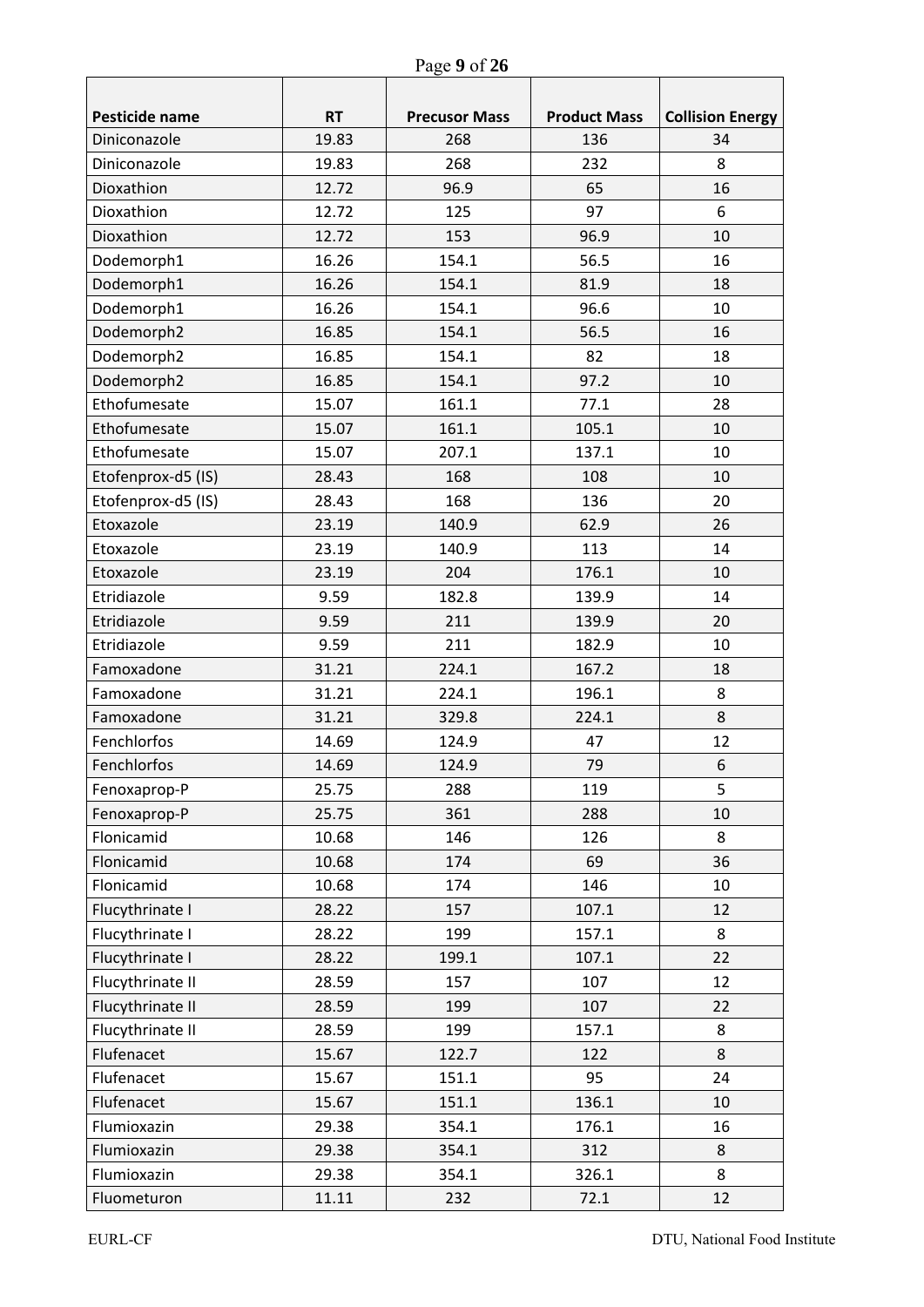| Pesticide name  | <b>RT</b><br>11.11 | <b>Precusor Mass</b> | <b>Product Mass</b><br>174.1 | <b>Collision Energy</b><br>14 |
|-----------------|--------------------|----------------------|------------------------------|-------------------------------|
| Fluometuron     |                    | 232                  |                              |                               |
| Fluometuron     | 11.11              | 232                  | 186.1                        | 12                            |
| Fluopicolide    | 21.3               | 209                  | 182                          | 17                            |
| Fluopicolide    | 21.3               | 347                  | 172                          | 25                            |
| Fluopyram       | 16.81              | 173                  | 145                          | 15                            |
| Fluopyram       | 16.81              | 396                  | 223                          | 10                            |
| Flurochloridone | 15.93              | 311                  | 174                          | 15                            |
| Flurochloridone | 15.93              | 311                  | 187                          | 15                            |
| Flurprimidol    | 14.11              | 107                  | 52                           | 18                            |
| Flurprimidol    | 14.11              | 107                  | 79                           | 8                             |
| Flurprimidol    | 14.11              | 269                  | 107.1                        | 14                            |
| Flurtamone      | 23.81              | 157                  | 137                          | 12                            |
| Flurtamone      | 23.81              | 198.9                | 157                          | 16                            |
| Flurtamone      | 23.81              | 333.2                | 120.1                        | 12                            |
| Flutolanil      | 18.2               | 173                  | 95                           | 28                            |
| Flutolanil      | 18.2               | 173                  | 145                          | 14                            |
| Flutolanil      | 18.2               | 281                  | 173                          | 10                            |
| Fonofos         | 12.98              | 137                  | 109                          | 6                             |
| Fonofos         | 12.98              | 246                  | 109                          | 14                            |
| Fonofos         | 12.98              | 246                  | 137                          | 6                             |
| Fuberidazol     | 14.52              | 184.1                | 102.7                        | 26                            |
| Fuberidazol     | 14.52              | 184.1                | 128.9                        | 20                            |
| Fuberidazol     | 14.52              | 184.1                | 156.1                        | 12                            |
| Furathiocarb    | 23.75              | 135.1                | 107                          | 12                            |
| Furathiocarb    | 23.75              | 163.1                | 107.1                        | 14                            |
| Furathiocarb    | 23.75              | 163.1                | 135.1                        | 6                             |
| Heptachlor      | 14.72              | 99.8                 | 39                           | 26                            |
| Heptachlor      | 14.72              | 99.8                 | 65                           | 12                            |
| Heptachlor      | 14.72              | 271.8                | 236.9                        | 12                            |
| Isocarbophos    | 15.84              | 121.1                | 65                           | 14                            |
| Isocarbophos    | 15.84              | 136                  | 69                           | 30                            |
| Isocarbophos    | 15.84              | 136                  | 108                          | 12                            |
| Isofenphos      | 16.74              | 185                  | 121                          | 10                            |
| Isofenphos      | 16.74              | 213                  | 121                          | 14                            |
| Isofenphos      | 16.74              | 213                  | 185                          | 6                             |
| Isoprocarb      | 10.23              | 121.1                | 77                           | 18                            |
| Isoprocarb      | 10.23              | 136.1                | 121.1                        | 8                             |
| Isoxathion      | 19.22              | 105.1                | 51                           | 28                            |
| Isoxathion      | 19.22              | 105.1                | 77                           | 18                            |
| Isoxathion      | 19.22              | 177                  | 130                          | 8                             |
| Metaldehyde     | 6.15               | 89                   | 45                           | 10                            |
| Metaldehyde     | 6.15               | 117                  | 45                           | 10                            |
| Metazachlor     | 16.6               | 133.1                | 117.3                        | 22                            |
| Metazachlor     | 16.6               | 133.1                | 132.1                        | 12                            |
| Metazachlor     | 16.6               | 209                  | 132.1                        | 16                            |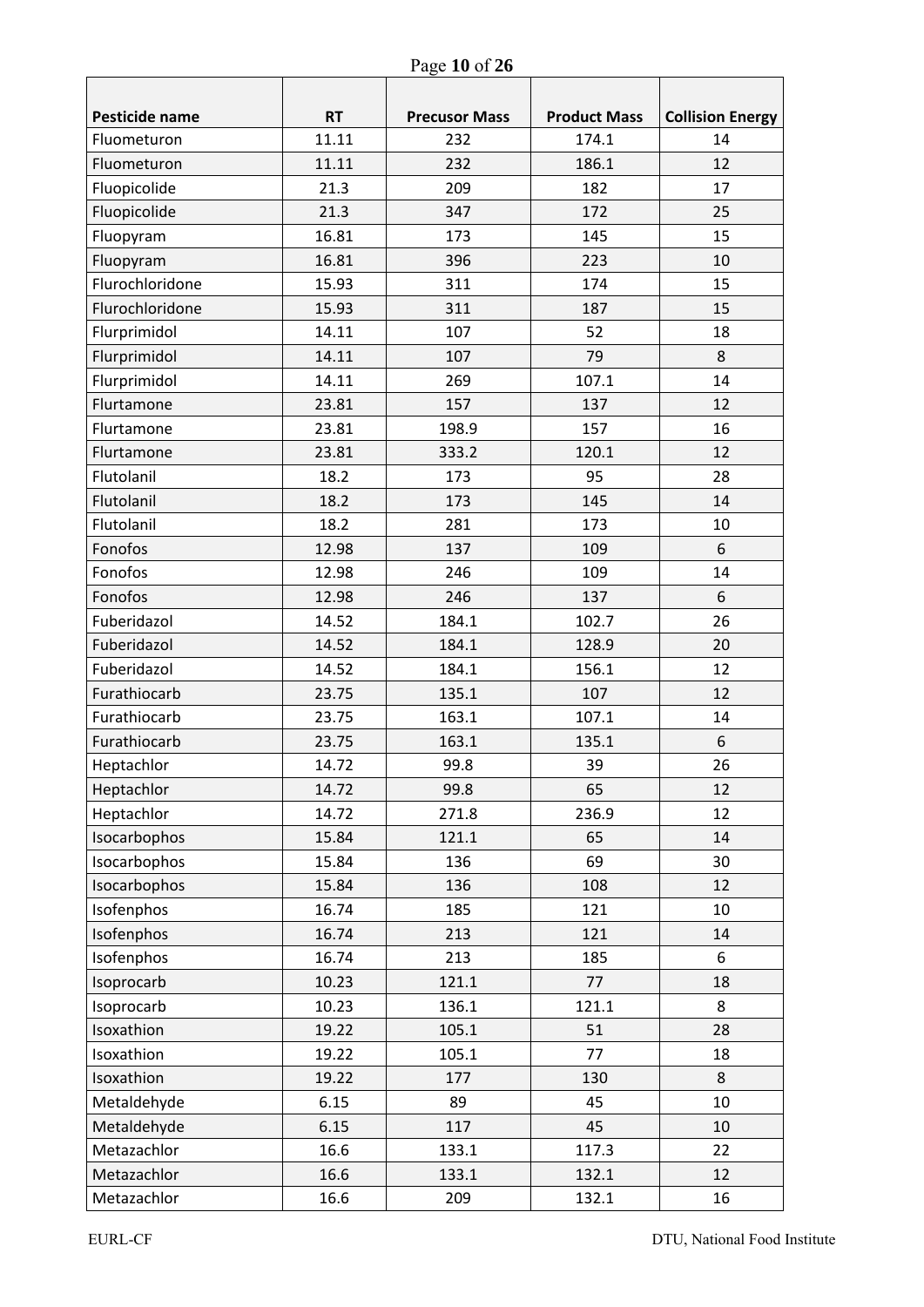| Page 11 of 26 |  |  |
|---------------|--|--|
|               |  |  |

| Pesticide name     | <b>RT</b> | <b>Precusor Mass</b> | <b>Product Mass</b> | <b>Collision Energy</b> |
|--------------------|-----------|----------------------|---------------------|-------------------------|
| Metobromuron       | 13.84     | 169.7                | 91                  | 14                      |
| Metobromuron       | 13.84     | 171.6                | 91.1                | 14                      |
| Metobromuron       | 13.84     | 258                  | 61.1                | 8                       |
| Metolachlor        | 15.45     | 162.1                | 132.9               | 14                      |
| Metolachlor        | 15.45     | 238.1                | 132.8               | 26                      |
| Metolachlor        | 15.45     | 238.1                | 162.2               | 10                      |
| Metrafenone        | 25.36     | 393                  | 346.9               | 20                      |
| Metrafenone        | 25.36     | 393                  | 362.7               | 16                      |
| Metrafenone        | 25.36     | 393                  | 377.6               | 10                      |
| Molinate           | 10.4      | 126.1                | 55.1                | 12                      |
| Molinate           | 10.4      | 126.1                | 83.1                | 6                       |
| Molinate           | 10.4      | 187.1                | 126.1               | 6                       |
| Napropamide        | 18.17     | 100.1                | 72.1                | 6                       |
| Napropamide        | 18.17     | 128.2                | 72.1                | 6                       |
| Napropamide        | 18.17     | 271.1                | 72.1                | 14                      |
| Oxadiargyl         | 19.74     | 213                  | 150                 | 5                       |
| Oxadiargyl         | 19.74     | 340                  | 150                 | 15                      |
| Oxyfluorfen        | 18.77     | 252                  | 146                 | 30                      |
| Oxyfluorfen        | 18.77     | 252                  | 169.8               | 28                      |
| Oxyfluorfen        | 18.77     | 252                  | 224                 | 10                      |
| Penflufen          | 20.34     | 141                  | 84                  | 10                      |
| Penflufen          | 20.34     | 274                  | 141                 | 10                      |
| Penthiopyrad       | 19.85     | 177                  | 101                 | 15                      |
| Penthiopyrad       | 19.85     | 302                  | 177                 | 15                      |
| Pethoxamide        | 17.04     | 131                  | 91                  | 10                      |
| Pethoxamide        | 17.04     | 260                  | 147                 | 15                      |
| Phorate            | 11.83     | 75                   | 47                  | 8                       |
| Phorate            | 11.83     | 121                  | 65                  | 8                       |
| Phorate            | 11.83     | 260                  | 75                  | 8                       |
| Picolinafen        | 23.01     | 145                  | 95                  | 12                      |
| Picolinafen        | 23.01     | 238                  | 145.1               | 22                      |
| Picolinafen        | 23.01     | 376.1                | 238.7               | 12                      |
| Picoxystrobin      | 17.88     | 145.1                | 102.1               | 25                      |
| Picoxystrobin      | 17.88     | 145.1                | 115.1               | 15                      |
| Picoxystrobin      | 17.88     | 145.1                | 130                 | 15                      |
| Piperonyl Butoxide | 22.01     | 176.1                | 103.1               | 22                      |
| Piperonyl Butoxide | 22.01     | 176.1                | 117                 | 18                      |
| Piperonyl Butoxide | 22.01     | 176.1                | 131.1               | 12                      |
| Pirimiphos-ethyl   | 16.1      | 304                  | 168.1               | 12                      |
| Pirimiphos-ethyl   | 16.1      | 318.1                | 166.1               | 12                      |
| Pirimiphos-ethyl   | 16.1      | 318.1                | 182.1               | 10                      |
| Pirimiphos-ethyl   | 16.1      | 333                  | 168                 | 15                      |
| Propachlor         | 11        | 120                  | 50.9                | 35                      |
| Propachlor         | 11        | 120                  | 77                  | 15                      |
| Propachlor         | 11        | 176.1                | 57.1                | 10                      |

٦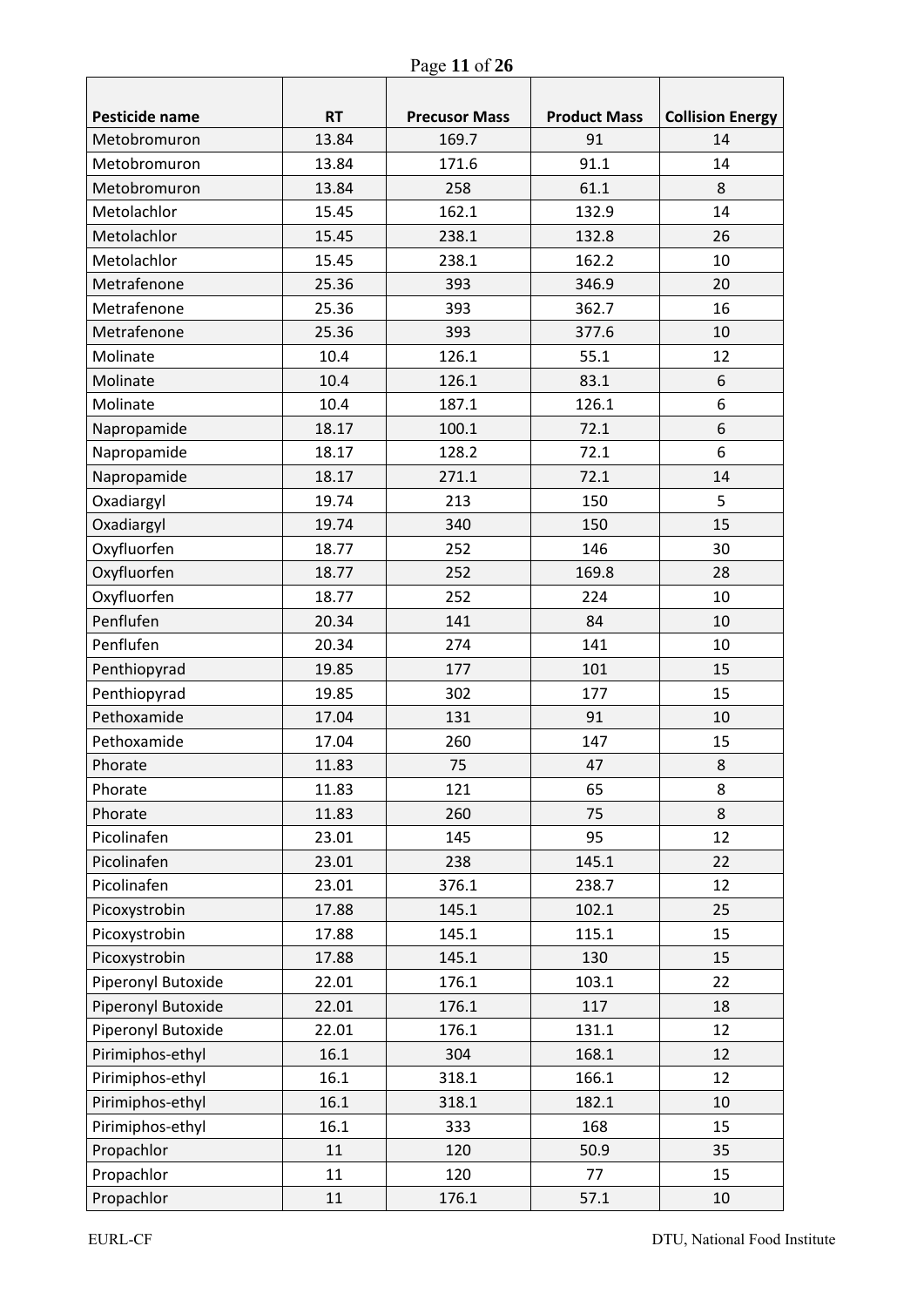| Pesticide name    | <b>RT</b> | <b>Precusor Mass</b> | <b>Product Mass</b> | <b>Collision Energy</b> |
|-------------------|-----------|----------------------|---------------------|-------------------------|
| Propanil          | 14.07     | 160.9                | 99                  | 24                      |
| Propanil          | 14.07     | 160.9                | 125.7               | 16                      |
| Propanil          | 14.07     | 217                  | 161                 | 8                       |
| Propaquizafop     | 33.57     | 299                  | 91                  | 10                      |
| Propaquizafop     | 33.57     | 443                  | 299                 | 15                      |
| Propham           | 9.58      | 92.9                 | 65.9                | 12                      |
| Propham           | 9.58      | 137                  | 93                  | 8                       |
| Propham           | 9.58      | 179.1                | 93.1                | 14                      |
| Proquinazid       | 21.88     | 288                  | 245                 | 15                      |
| Proquinazid       | 21.88     | 330                  | 288                 | 5                       |
| Pyraclofos        | 25.6      | 139.2                | 96.9                | 6                       |
| Pyraclofos        | 25.6      | 194                  | 138                 | 18                      |
| Pyraclofos        | 25.6      | 360                  | 194.1               | 12                      |
| Pyraflufen-ethyl  | 21.24     | 349                  | 238                 | 16                      |
| Pyraflufen-ethyl  | 21.24     | 349                  | 266.1               | 10                      |
| Pyraflufen-ethyl  | 21.24     | 412                  | 349                 | 12                      |
| Pyridalyl         | 28.58     | 163.8                | 146.1               | 12                      |
| Pyridalyl         | 28.58     | 204                  | 148.1               | 18                      |
| Pyridalyl         | 28.58     | 204                  | 176.1               | 10                      |
| Quinalphos        | 17        | 146                  | 118.1               | 8                       |
| Quinalphos        | 17        | 157.1                | 102                 | 22                      |
| Quinalphos        | 17        | 157.1                | 129                 | 14                      |
| Silafluofen       | 28.76     | 179.1                | 151.1               | 10                      |
| Silafluofen       | 28.76     | 258.1                | 181.1               | 16                      |
| Silafluofen       | 28.76     | 258.1                | 243.1               | 14                      |
| Spiromesifen      | 22.34     | 254.1                | 209.1               | 10                      |
| Spiromesifen      | 22.34     | 272.1                | 254.2               | 8                       |
| Sulfotep          | 11.54     | 202                  | 145.9               | 10                      |
| Sulfotep          | 11.54     | 265.9                | 145.9               | 15                      |
| Sulfotep          | 11.54     | 322                  | 202                 | 10                      |
| Tepraloxydim      | 20.94     | 164                  | 53                  | 26                      |
| Tepraloxydim      | 20.94     | 164                  | 80.9                | 18                      |
| Tepraloxydim      | 20.94     | 164                  | 108.2               | 8                       |
| Terbuthylazine    | 12.81     | 214.1                | 104                 | 16                      |
| Terbuthylazine    | 12.81     | 214.1                | 132                 | 10                      |
| Terbuthylazine    | 12.81     | 229.1                | 200.1               | 10                      |
| Tetrachlorvinphos | 17.65     | 109                  | 79                  | 6                       |
| Tetrachlorvinphos | 17.65     | 328.9                | 109                 | 18                      |
| Tetrachlorvinphos | 17.65     | 330.8                | 109                 | 18                      |
| Tetramethrin1     | 22.71     | 164                  | 77.1                | 22                      |
| Tetramethrin1     | 22.71     | 164                  | 107.1               | 12                      |
| Tetramethrin1     | 22.71     | 164                  | 135.1               | 8                       |
| Tetramethrin2     | 23        | 164                  | 77.1                | 22                      |
| Tetramethrin2     | 23        | 164                  | 107.1               | 12                      |
| Tetramethrin2     | 23        | 164                  | 135.1               | 8                       |

Г

٦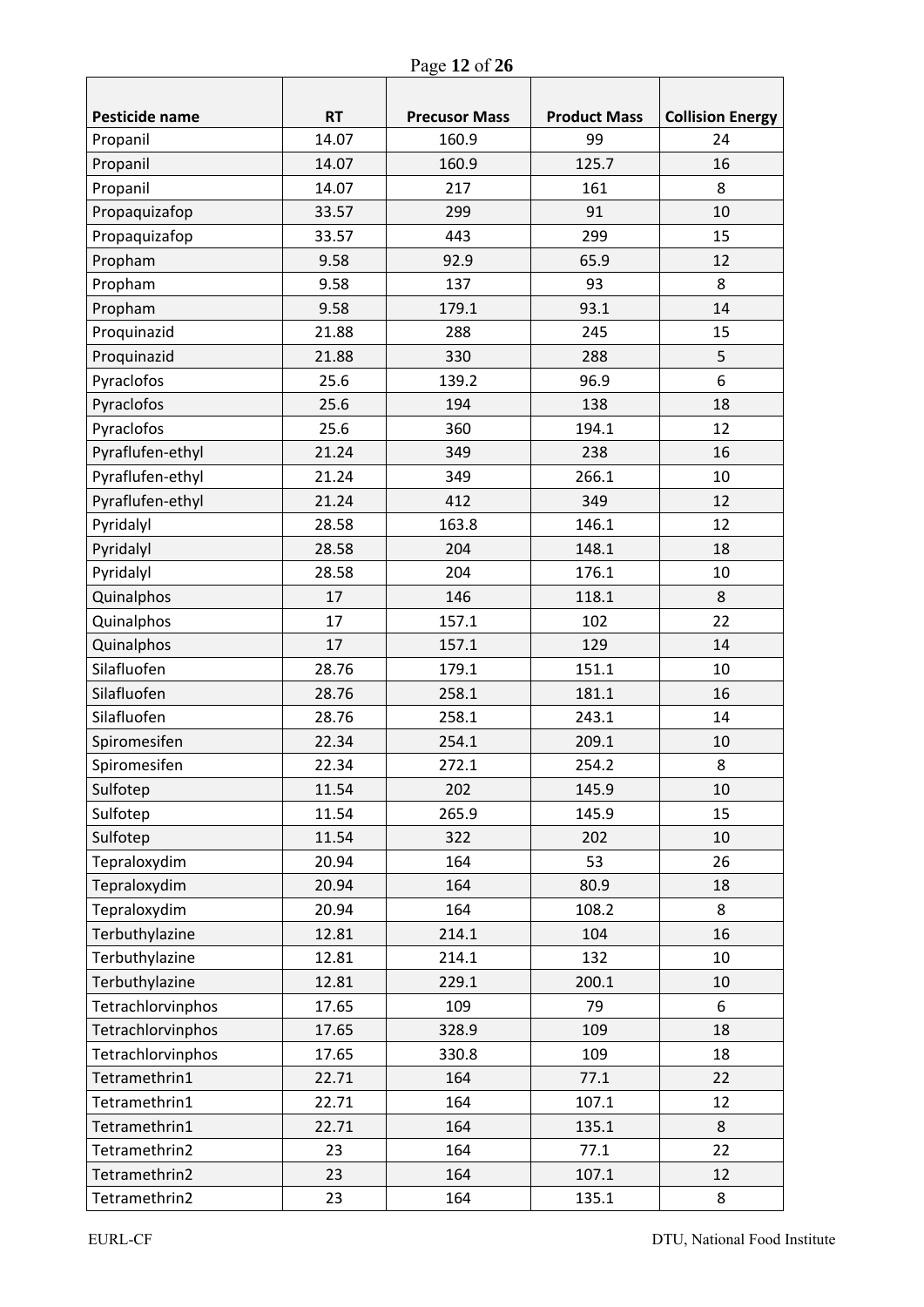| Page 13 of 26 |  |  |  |  |
|---------------|--|--|--|--|
|---------------|--|--|--|--|

| Pesticide name        | <b>RT</b> | <b>Precusor Mass</b> | <b>Product Mass</b> | <b>Collision Energy</b> |
|-----------------------|-----------|----------------------|---------------------|-------------------------|
| Tetrasul              | 20.51     | 251.9                | 173                 | 34                      |
| Tetrasul              | 20.51     | 251.9                | 181.9               | 32                      |
| Tetrasul              | 20.51     | 251.9                | 216.9               | 22                      |
| Thiobencarb           | 15.56     | 72                   | 44                  | 6                       |
| Thiobencarb           | 15.56     | 100.1                | 44                  | 10                      |
| Thiobencarb           | 15.56     | 100.1                | 72                  | 6                       |
| TPP (IS)              | 21.92     | 325.07               | 169.04              | 25                      |
| TPP (IS)              | 21.92     | 326                  | 169                 | 35                      |
| TPP (IS)              | 21.92     | 326.07               | 215.05              | 25                      |
| TPP (IS)              | 21.92     | 326.07               | 233.05              | 10                      |
| TPP (IS)              | 21.92     | 326.07               | 325.07              | 10                      |
| Tralomethrin          | 30.48     | 171.9                | 93.1                | 10                      |
| Tralomethrin          | 30.48     | 173.8                | 93.1                | 8                       |
| Tralomethrin          | 30.48     | 181                  | 152                 | 22                      |
| Trichloronate         | 16.05     | 268.9                | 222.9               | 20                      |
| Trichloronate         | 16.05     | 270.8                | 224.9               | 22                      |
| Trichloronate         | 16.05     | 297                  | 269                 | 12                      |
| Triflumizole          | 17.18     | 179                  | 144                 | 14                      |
| Triflumizole          | 17.18     | 206                  | 179                 | 14                      |
| Triflumizole          | 17.18     | 206                  | 186                 | 8                       |
| Triflusulfuron-methyl | 10.1      | 237                  | 208                 | 8                       |
| Triflusulfuron-methyl | 10.1      | 237                  | 222                 | 15                      |
| Tritosulfuron         | 10.09     | 145                  | 95                  | 5                       |
| Tritosulfuron         | 10.09     | 161                  | 141                 | 5                       |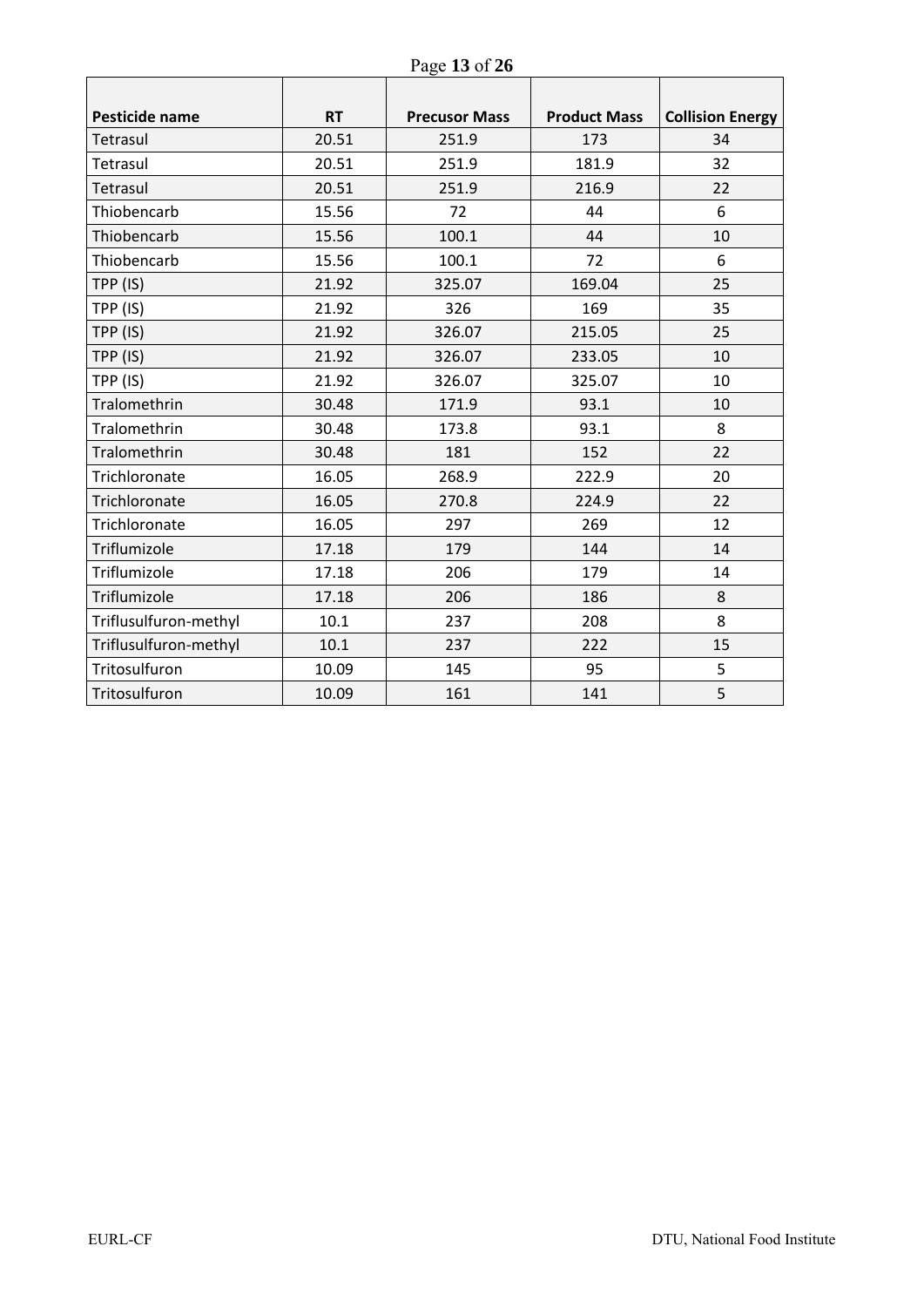#### Page **14** of **26**

# **Appendix 2. Recoveries, Repeatability RSDr, Combinded Uncertainty and Limit of Quantification (LOQ) for pesticides validated on CPK-15 (medium fat content) using modified QuEChERS with additional clean-up.**

*Numbers in Italic is outside 70-120% recovery or above 20% Combined Uncertainty* 

|                              |                | Spike level 0.005 mg/kg    |                              |                | Spike level 0.01 mg/kg     |                              |                | Spike level 0.05 mg/kg  |                              |            |
|------------------------------|----------------|----------------------------|------------------------------|----------------|----------------------------|------------------------------|----------------|-------------------------|------------------------------|------------|
| Compound                     | Recovery,<br>% | RSD <sub>r</sub> ,<br>$\%$ | Comb.<br>Uncer-<br>tainty, % | Recovery,<br>% | RSD <sub>r</sub> ,<br>$\%$ | Comb.<br>Uncer-<br>tainty, % | Recovery,<br>% | RSD <sub>r</sub> ,<br>% | Comb.<br>Uncer-<br>tainty, % | <b>LOQ</b> |
| 4,4'-Methoxychlor            | 80             | 12                         | 12                           | 78             | 6                          | $\overline{7}$               | 84             | 9                       | 9                            | 0.005      |
| Acrinathrin                  | 81             | 10                         | 11                           | 78             | 6                          | $\overline{7}$               | 90             | 4                       | 4                            | 0.005      |
| <b>Aldrin</b>                | 77             | 17                         | 19                           | 72             | 12                         | 13                           | 59             | 6                       | 9                            | 0.005      |
| Azinphos-ethyl               | 108            | 11                         | 12                           | 105            | 5                          | 6                            | 105            | 6                       | $\overline{7}$               | 0.005      |
| Azinphos-methyl              | 54             | 16                         | 17                           | 53             | 17                         | 18                           | 61             | 16                      | 17                           | 0.005      |
| Azoxystrobin                 | 91             | 10                         | 11                           | 97             | 6                          | $\overline{7}$               | 94             | 8                       | 9                            | 0.005      |
| <b>Bifenthrin</b>            | 61             | 5                          | 6                            | 59             | 13                         | 15                           | 70             | 6                       | $\overline{7}$               | 0.005      |
| <b>Bitertanol</b>            | 125            | 10                         | 11                           | 120            | $\overline{7}$             | $\overline{7}$               | 118            | 6                       | 6                            | 0.005      |
| <b>Bixafen</b>               | 103            | 6                          | 6                            | 103            | $\overline{4}$             | $\overline{4}$               | 100            | $\overline{7}$          | 8                            | 0.005      |
| <b>Boscalid</b>              | 109            | 8                          | 9                            | 108            | 4                          | 4                            | 103            | 5                       | 6                            | 0.005      |
| Bromopropylate               | 87             | 9                          | 9                            | 87             | 6                          | $\overline{7}$               | 89             | $\overline{4}$          | $\overline{4}$               | 0.005      |
| <b>Bromuconazole</b>         | 78             | 10                         | 11                           | 88             | 8                          | 9                            | 91             | 5                       | 5                            | 0.005      |
| <b>Bupirimate</b>            | 89             | 13                         | 14                           | 102            | 5                          | 5                            | 106            | $\overline{3}$          | $\overline{3}$               | 0.005      |
| <b>Buprofezin</b>            | 115            | 12                         | 13                           | 99             | 9                          | 10                           | 96             | $\overline{2}$          | $\overline{2}$               | 0.005      |
| <b>Cadusafos</b>             | 75             | 6                          | 6                            | 87             | 6                          | $\overline{7}$               | 92             | $\overline{3}$          | $\overline{3}$               | 0.005      |
| <b>Carbosulfan</b>           | 54             | 16                         | 17                           | 53             | 17                         | 18                           | 61             | 16                      | 17                           | 0.005      |
| <b>Carboxin</b>              | 82             | 9                          | 10                           | 94             | 8                          | 8                            | 98             | $\overline{4}$          | 5                            | 0.005      |
| Chlordane alpha-cis          | 88             | 9                          | 10                           | 81             | 11                         | 12                           | 79             | 8                       | 8                            | 0.005      |
| <b>Chlordane gamma-trans</b> | 94             | 6                          | $\overline{7}$               | 80             | 7                          | $\overline{7}$               | 77             | $\overline{4}$          | $\overline{4}$               | 0.005      |
| Chlorfenapyr                 | 77             | 53                         | 58                           | 88             | 6                          | $\overline{7}$               | 98             | 10                      | 11                           | 0.01       |
| Chlorfenvinphos              | 90             | $\overline{7}$             | $\overline{7}$               | 104            | 6                          | $\overline{7}$               | 102            | 5                       | 5                            | 0.005      |
| Chlorobenzilate              | 84             | 5                          | 5                            | 93             | 7                          | $\overline{7}$               | 97             | 3                       | 3                            | 0.005      |
| Chlorpropham                 | 70             | 6                          | $\overline{7}$               | 87             | 4                          | 4                            | 94             | 3                       | 3                            | 0.005      |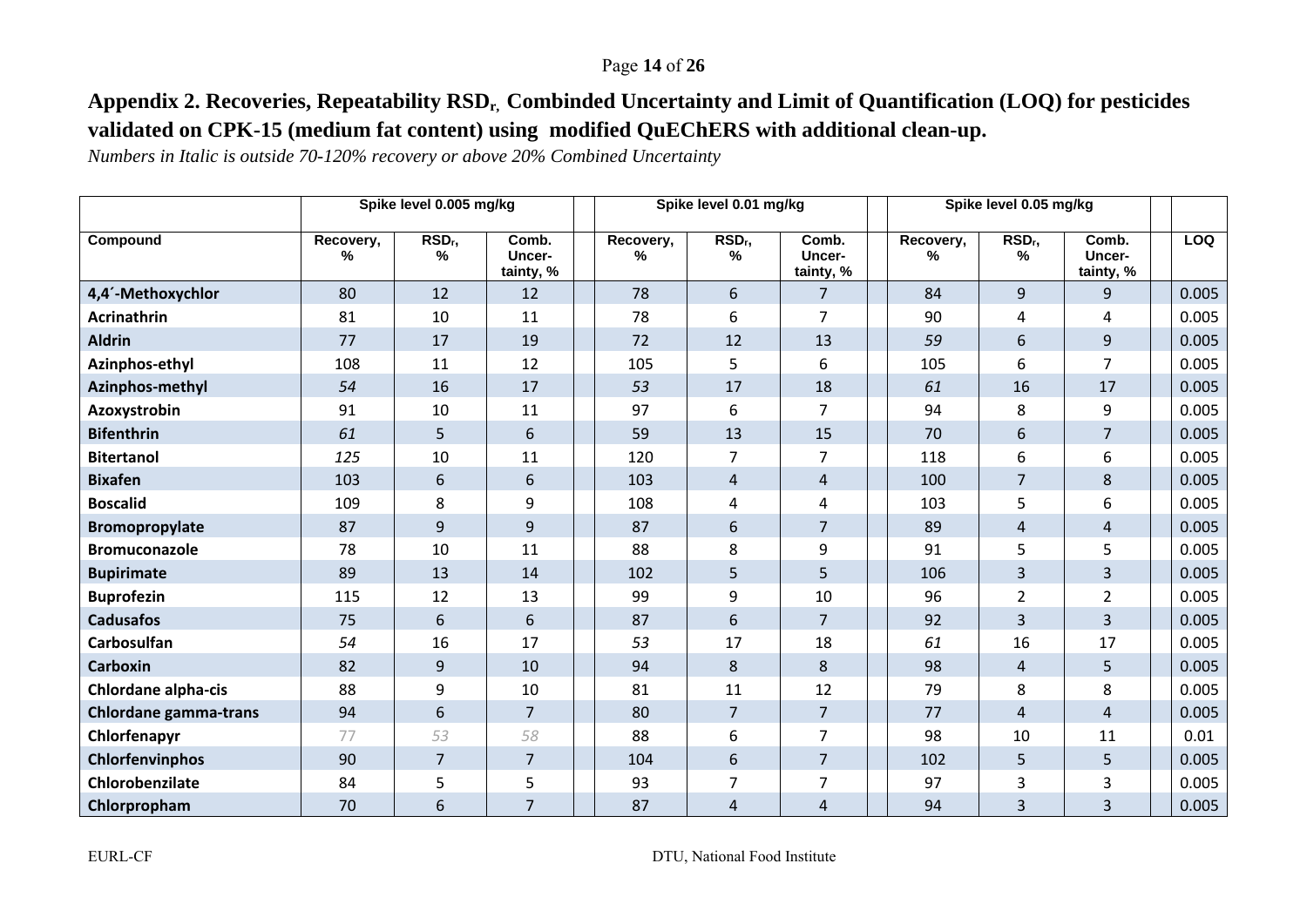|                            | Spike level 0.005 mg/kg |                            |                              |  | Spike level 0.01 mg/kg |                         | Spike level 0.05 mg/kg       |                   |                            |                              |       |
|----------------------------|-------------------------|----------------------------|------------------------------|--|------------------------|-------------------------|------------------------------|-------------------|----------------------------|------------------------------|-------|
| Compound                   | Recovery,<br>%          | RSD <sub>r</sub> ,<br>$\%$ | Comb.<br>Uncer-<br>tainty, % |  | Recovery,<br>%         | RSD <sub>r</sub> ,<br>% | Comb.<br>Uncer-<br>tainty, % | Recovery,<br>$\%$ | RSD <sub>r</sub> ,<br>$\%$ | Comb.<br>Uncer-<br>tainty, % | LOQ   |
| <b>Chlorpyrifos</b>        | 78                      | 6                          | $\overline{7}$               |  | 88                     | $\overline{3}$          | 4                            | 94                | 3                          | 3                            | 0.005 |
| <b>Chlorpyrifos-methyl</b> | 82                      | 13                         | 14                           |  | 87                     | 8                       | 8                            | 85                | $\overline{7}$             | $\overline{7}$               | 0.005 |
| Clofentezine               | 119                     | $\overline{3}$             | $\overline{3}$               |  | 97                     | 13                      | 14                           | 93                | 14                         | 15                           | 0.005 |
| Coumaphos                  | 105                     | 13                         | 14                           |  | 111                    | 9                       | 10                           | 116               | $\,8\,$                    | 8                            | 0.005 |
| Cyflutrin                  | 97                      | 12                         | 13                           |  | 95                     | 4                       | 5                            | 99                | 5                          | 5                            | 0.005 |
| Cyhalothrin, lambda        | 83                      | 10                         | 11                           |  | 86                     | 6                       | 6                            | 95                | $\overline{3}$             | $\overline{3}$               | 0.005 |
| Cymiazole                  | 63                      | 21                         | 23                           |  | 81                     | 9                       | 10                           | 91                | $\overline{4}$             | 5                            | 0.01  |
| Cypermethrin               | 121                     | $\overline{7}$             | $\overline{7}$               |  | 99                     | 14                      | 15                           | 100               | $\overline{4}$             | $\overline{4}$               | 0.005 |
| Cyproconazole              | 72                      | 18                         | 20                           |  | 81                     | 10                      | 11                           | 88                | 3                          | 4                            | 0.005 |
| Cyprodinil                 | 152                     | 33                         | 36                           |  | 118                    | 9                       | 10                           | 91                | $\overline{3}$             | $\overline{3}$               | 0.01  |
| DDD pp                     | 102                     | 5                          | 6                            |  | 82                     | 9                       | 10                           | 79                | $\overline{7}$             | $\overline{7}$               | 0.005 |
| DDE pp                     | 83                      | 10                         | 11                           |  | 60                     | 24                      | 26                           | 69                | $\overline{9}$             | 10                           | 0.005 |
| DDT op                     | 78                      | $\overline{7}$             | 8                            |  | 62                     | 8                       | 8                            | 64                | 6                          | $\overline{7}$               | 0.005 |
| <b>DDT</b> pp              | 82                      | $\overline{3}$             | $\overline{3}$               |  | 63                     | 10                      | 11                           | 63                | $\overline{7}$             | 8                            | 0.005 |
| <b>Deltamethrin</b>        | 163                     | 9                          | 10                           |  | 101                    | $\overline{7}$          | 8                            | 77                | 5                          | 5                            | 0.01  |
| <b>Diazinon</b>            | 77                      | 12                         | 13                           |  | 90                     | 10                      | 11                           | 97                | 5                          | 5                            | 0.005 |
| <b>Dichlorvos</b>          | 111                     | 10                         | 11                           |  | 131                    | 11                      | 12                           | 120               | 9                          | 10                           | 0.005 |
| <b>Dicloran</b>            | 63                      | 19                         | 20                           |  | 76                     | 14                      | 15                           | 82                | 5                          | 5                            | 0.01  |
| Dicofol, o,p'-             | 82                      | 8                          | 9                            |  | 89                     | 5                       | 5                            | 93                | $\overline{2}$             | $\overline{2}$               | 0.005 |
| <b>Dieldrin</b>            | 91                      | 19                         | 20                           |  | 95                     | 19                      | 21                           | 106               | $6\,$                      | 6                            | 0.005 |
| <b>Difenoconazole</b>      | 107                     | 17                         | 18                           |  | 97                     | 19                      | 21                           | 92                | 8                          | 8                            | 0.005 |
| Dimethomorph               | 97                      | 14                         | 15                           |  | 85                     | $\overline{7}$          | 8                            | 84                | $6\,$                      | $\overline{7}$               | 0.005 |
| Dimoxystrobin              | 93                      | 14                         | 15                           |  | 102                    | $\,6\,$                 | $\overline{7}$               | 105               | $\overline{4}$             | 5                            | 0.005 |
| Diphenylamine              | 139                     | 44                         | 48                           |  | 125                    | $\overline{7}$          | $\overline{7}$               | 108               | 5                          | 6                            | 0.01  |
| <b>Endosulfan sulfate</b>  | 86                      | 13                         | 14                           |  | 88                     | 10                      | 10                           | 88                | $\overline{4}$             | 4                            | 0.005 |
| Endosulfan, alpha          | 92                      | 15                         | 17                           |  | 79                     | 12                      | 13                           | 75                | $6\phantom{1}$             | $6\phantom{1}$               | 0.005 |
| Endosulfan, beta           | 84                      | 21                         | 22                           |  | 85                     | 11                      | 11                           | 83                | 4                          | 5                            | 0.005 |
| <b>Endrin</b>              | 116                     | 35                         | 38                           |  | 90                     | 15                      | 16                           | 84                | $\overline{7}$             | 8                            | 0.01  |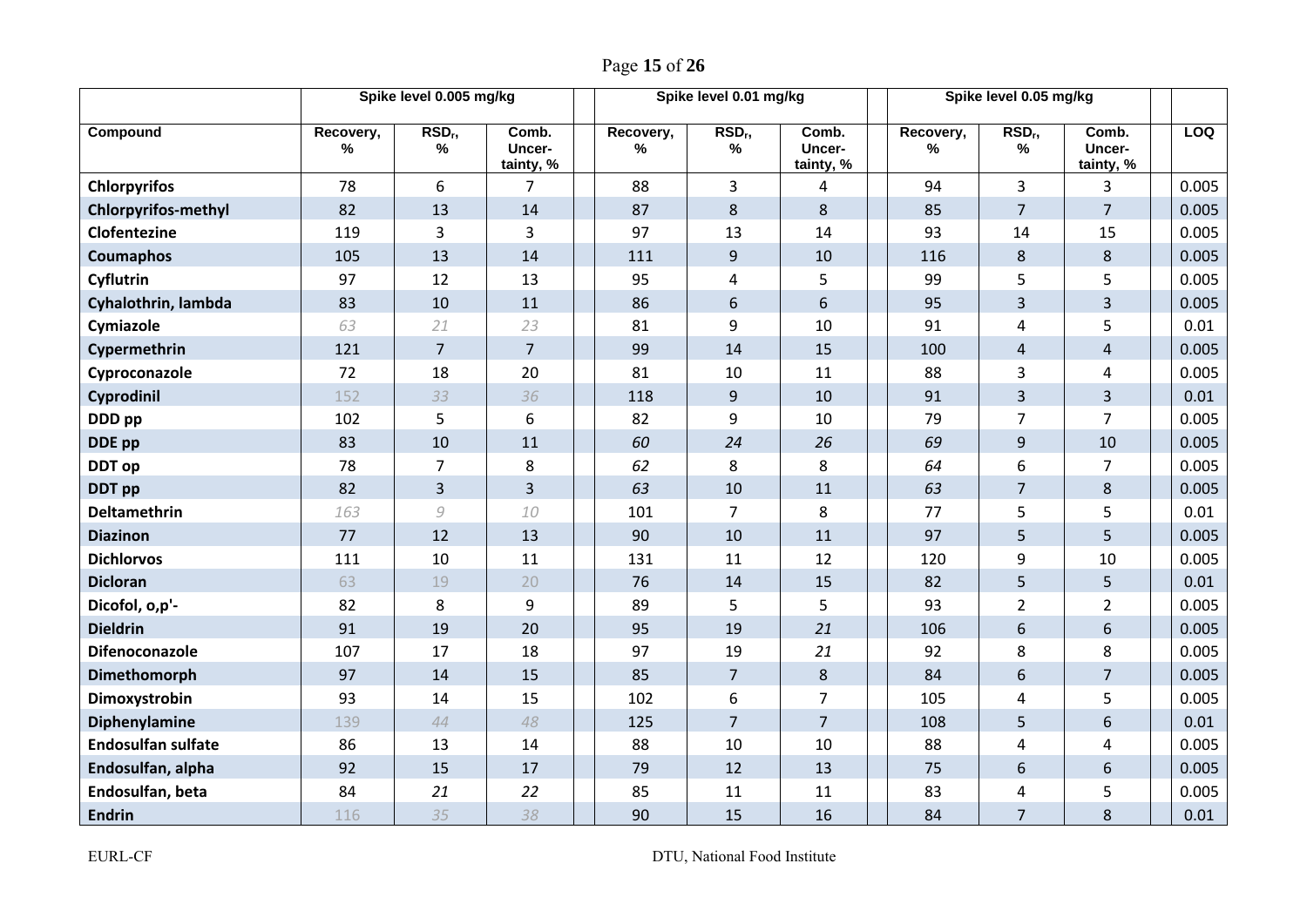|                           |                | Spike level 0.005 mg/kg |                              |                | Spike level 0.01 mg/kg  |                              | Spike level 0.05 mg/kg |                            |                              |  |       |  |
|---------------------------|----------------|-------------------------|------------------------------|----------------|-------------------------|------------------------------|------------------------|----------------------------|------------------------------|--|-------|--|
| Compound                  | Recovery,<br>% | RSD <sub>r</sub> ,<br>% | Comb.<br>Uncer-<br>tainty, % | Recovery,<br>% | RSD <sub>r</sub> ,<br>% | Comb.<br>Uncer-<br>tainty, % | Recovery,<br>%         | RSD <sub>r</sub> ,<br>$\%$ | Comb.<br>Uncer-<br>tainty, % |  | LOQ   |  |
| <b>EPN</b>                | 76             | 14                      | 16                           | 84             | $\overline{4}$          | 4                            | 88                     | 5                          | 5                            |  | 0.005 |  |
| Epoxiconazole             | 93             | 5                       | 6                            | 95             | $\overline{4}$          | 5                            | 98                     | 5                          | 6                            |  | 0.005 |  |
| <b>Ethion</b>             | 84             | 6                       | $\overline{7}$               | 85             | 6                       | $\overline{7}$               | 94                     | 3                          | 3                            |  | 0.005 |  |
| <b>Ethoprophos</b>        | 78             | 5                       | 6                            | 91             | $9$                     | 9                            | 99                     | $\overline{4}$             | 5                            |  | 0.005 |  |
| <b>Etofenprox</b>         | 78             | 6                       | $\overline{7}$               | 72             | 8                       | 9                            | 79                     | 5                          | 6                            |  | 0.005 |  |
| Famoxadone                | 102            | 11                      | 12                           | 103            | 9                       | 10                           | 96                     | 6                          | 6                            |  | 0.005 |  |
| Fenamiphos                | 89             | 20                      | 21                           | 101            | 13                      | 14                           | 102                    | 4                          | 4                            |  | 0.005 |  |
| <b>Fenamiphos sulfone</b> | 104            | 12                      | 13                           | 107            | $\overline{7}$          | $\overline{7}$               | 109                    | 9                          | 9                            |  | 0.005 |  |
| Fenarimol                 | 89             | 10                      | 11                           | 91             | 6                       | 6                            | 93                     | 4                          | 4                            |  | 0.005 |  |
| Fenazaquin                | 182            | 73                      | 79                           | 103            | $\overline{7}$          | 8                            | 88                     | $\overline{4}$             | $\overline{4}$               |  | 0.01  |  |
| Fenbuconazole             | 118            | 6                       | 6                            | 121            | 5                       | 5                            | 119                    | $\overline{7}$             | $\overline{7}$               |  | 0.005 |  |
| <b>Fenitrotion</b>        | 81             | 6                       | 6                            | 90             | 8                       | 8                            | 93                     | $\overline{3}$             | $\overline{3}$               |  | 0.005 |  |
| Fenoxycarb                | 101            | 9                       | 10                           | 98             | 3                       | 4                            | 104                    | $\overline{2}$             | $\overline{2}$               |  | 0.005 |  |
| Fenpropathrin             | 141            | 10                      | 11                           | 107            | $\overline{4}$          | 4                            | 95                     | $\overline{2}$             | $\overline{2}$               |  | 0.01  |  |
| Fenpropimorph             | 72             | 8                       | 9                            | 81             | 6                       | 6                            | 85                     | $\overline{2}$             | $\overline{2}$               |  | 0.005 |  |
| <b>Fenthion</b>           | 84             | 10                      | 11                           | 90             | 8                       | 8                            | 97                     | $2^{\circ}$                | $\overline{2}$               |  | 0.005 |  |
| Fenvalerate               | 89             | 8                       | 8                            | 84             | 5                       | 6                            | 87                     | 5                          | 5                            |  | 0.005 |  |
| <b>Fipronil</b>           | 88             | 6                       | 6                            | 88             | 6                       | 6                            | 98                     | $\overline{7}$             | 8                            |  | 0.005 |  |
| Fludioxonil               | 85             | 8                       | 9                            | 99             | 8                       | 8                            | 105                    | 6                          | 6                            |  | 0.005 |  |
| Flufenoxuron              | 20             | 71                      | 76                           | 30             | 73                      | 79                           | 89                     | 12                         | 13                           |  | 0.05  |  |
| Fluquinconazole           | 94             | 10                      | 10                           | 105            | 8                       | 9                            | 105                    | 5                          | 5                            |  | 0.005 |  |
| <b>Flusilazole</b>        | 92             | 14                      | 15                           | 95             | 10                      | 11                           | 100                    | $\overline{4}$             | 5                            |  | 0.005 |  |
| <b>Flutriafol</b>         | 84             | $\pmb{4}$               | $\overline{4}$               | 88             | 4                       | 5                            | 90                     | 5                          | 5                            |  | 0.005 |  |
| HCH, alpha                | 100            | $\overline{3}$          | 3                            | 94             | $\overline{a}$          | $\overline{4}$               | 91                     | 3                          | $\overline{3}$               |  | 0.005 |  |
| HCH, beta                 | 101            | 8                       | 9                            | 96             | 6                       | $\overline{7}$               | 92                     | $\overline{2}$             | $\overline{2}$               |  | 0.005 |  |
| Heptachlor                | 77             | $\overline{7}$          | 8                            | 73             | 5                       | 5                            | 73                     | $\overline{4}$             | 5                            |  | 0.005 |  |
| <b>Heptachlor epoxide</b> | 80             | 27                      | 29                           | 83             | 17                      | 19                           | 87                     | 5                          | 6                            |  | 0.01  |  |
| Heptenophos               | 95             | 5                       | 5                            | 109            | $\overline{2}$          | $\overline{3}$               | 111                    | 6                          | $\overline{7}$               |  | 0.005 |  |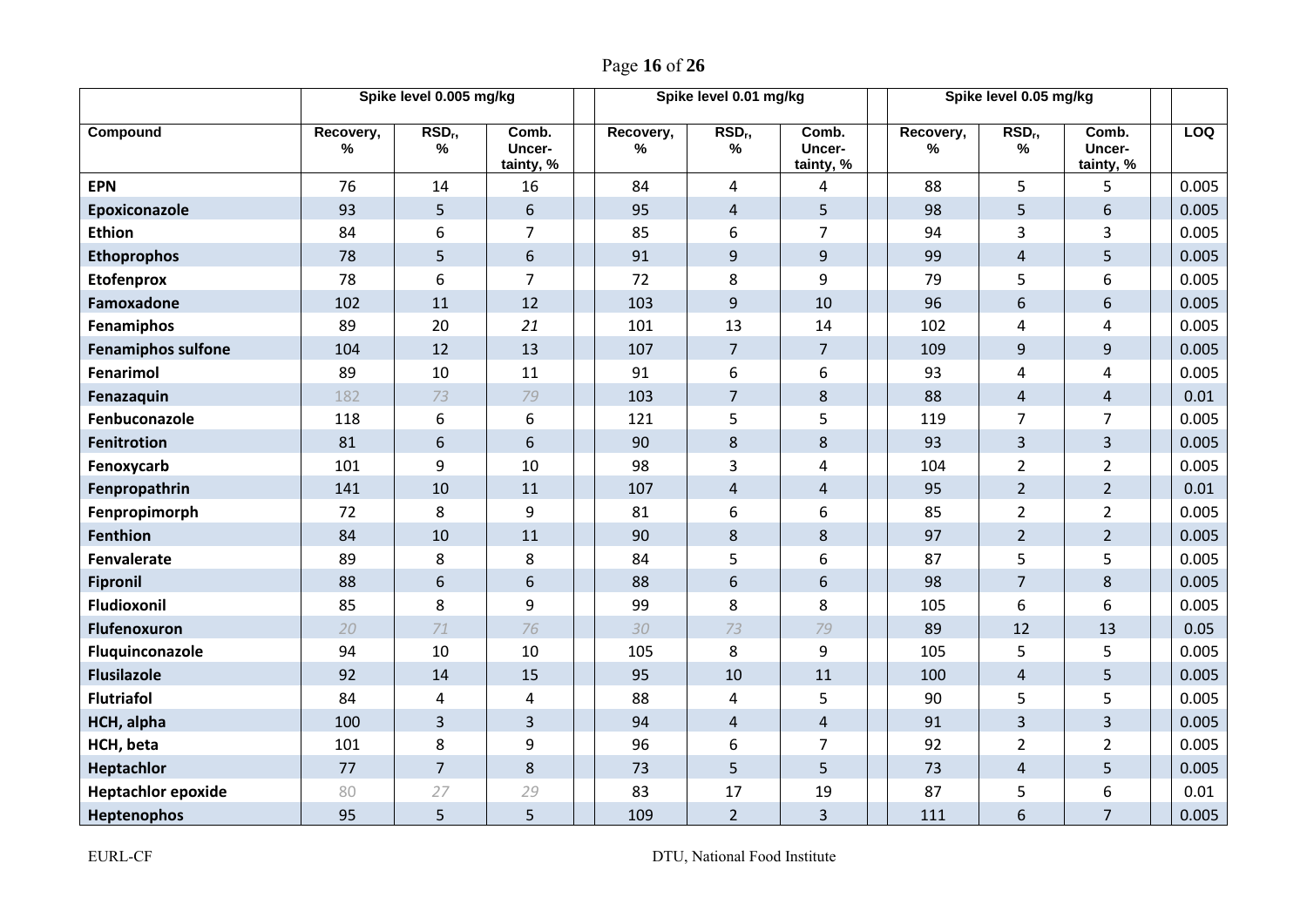| Page 17 of 26 |  |  |  |
|---------------|--|--|--|
|---------------|--|--|--|

|                     | Spike level 0.005 mg/kg |                         |                              |  |                | Spike level 0.01 mg/kg     |                              | Spike level 0.05 mg/kg |                                     |                              |            |
|---------------------|-------------------------|-------------------------|------------------------------|--|----------------|----------------------------|------------------------------|------------------------|-------------------------------------|------------------------------|------------|
| Compound            | Recovery,<br>$\%$       | RSD <sub>r</sub> ,<br>% | Comb.<br>Uncer-<br>tainty, % |  | Recovery,<br>% | RSD <sub>r</sub> ,<br>$\%$ | Comb.<br>Uncer-<br>tainty, % | Recovery,<br>$\%$      | RSD <sub>r</sub> ,<br>$\frac{9}{6}$ | Comb.<br>Uncer-<br>tainty, % | <b>LOQ</b> |
| Hexaconazole        | 85                      | 32                      | 35                           |  | 90             | 16                         | 18                           | 90                     | 8                                   | 9                            | 0.01       |
| <b>Hexythiozox</b>  | 74                      | 18                      | 19                           |  | 76             | 8                          | 8                            | 80                     | $\overline{7}$                      | 8                            | 0.005      |
| Imazalil            | 124                     | 23                      | 24                           |  | 98             | 9                          | 9                            | 101                    | 8                                   | 8                            | 0.01       |
| Indoxacarb          | 93                      | $\overline{4}$          | 5                            |  | 108            | 8                          | $\overline{9}$               | 107                    | $\overline{7}$                      | 8                            | 0.005      |
| Iprodione           | 92                      | 16                      | 17                           |  | 80             | 11                         | 11                           | 88                     | 12                                  | 13                           | 0.005      |
| Iprovalicarb        |                         |                         |                              |  | 110            | 13                         | 14                           | 106                    | 5                                   | $6\phantom{1}$               | 0.01       |
| Isofenphos-methyl   | 85                      | $\overline{7}$          | $\overline{7}$               |  | 97             | 4                          | 5                            | 101                    | $\overline{2}$                      | 3                            | 0.005      |
| Kresoxim-methyl     | 89                      | 10                      | 11                           |  | 99             | 8                          | 8                            | 106                    | $2 \overline{ }$                    | $\overline{2}$               | 0.005      |
| Lindane             | 73                      | $\overline{7}$          | $\overline{7}$               |  | 85             | 3                          | 3                            | 89                     | 3                                   | 4                            | 0.005      |
| <b>Malathion</b>    | 91                      | $\overline{7}$          | 8                            |  | 102            | 4                          | 5                            | 107                    | 5                                   | 6                            | 0.005      |
| <b>Mepanipyrim</b>  | 103                     | 9                       | 10                           |  | 102            | 6                          | 6                            | 89                     | 3                                   | 3                            | 0.005      |
| Metconazole         | 86                      | 13                      | 14                           |  | 99             | $9$                        | $\overline{9}$               | 96                     | $\overline{7}$                      | 8                            | 0.005      |
| <b>Methacrifos</b>  | 97                      | 26                      | 28                           |  | 108            | 5                          | 5                            | 108                    | 5                                   | 6                            | 0.01       |
| <b>Methidathion</b> | 88                      | 11                      | 12                           |  | 95             | 10                         | 10                           | 97                     | 8                                   | 9                            | 0.005      |
| Metribuzin          | 82                      | 12                      | 13                           |  | 87             | 8                          | 9                            | 92                     | $\overline{2}$                      | $\overline{2}$               | 0.005      |
| Myclobutanil        | 86                      | $\overline{7}$          | $\overline{7}$               |  | 100            | 3                          | $\overline{4}$               | 104                    | $\overline{2}$                      | $\overline{2}$               | 0.005      |
| Oxadixyl            | 95                      | 6                       | $\overline{7}$               |  | 105            | 6                          | $\overline{7}$               | 105                    | 6                                   | 6                            | 0.005      |
| Oxychlordane        | 94                      | 10                      | 11                           |  | 82             | 17                         | 18                           | 77                     | 5                                   | 5                            | 0.005      |
| Paclobutrazol       | 82                      | 9                       | 10                           |  | 83             | 5                          | 6                            | 87                     | $\overline{3}$                      | 4                            | 0.005      |
| Parathion           | 70                      | 13                      | 15                           |  | 84             | $9\,$                      | 9                            | 95                     | $\overline{4}$                      | 5                            | 0.005      |
| Parathion-methyl    | 79                      | 10                      | 11                           |  | 84             | 4                          | 5                            | 91                     | 4                                   | 4                            | 0.005      |
| Penconazole         | 71                      | 9                       | 10                           |  | 77             | $\overline{7}$             | $\overline{7}$               | 86                     | $\overline{2}$                      | $\overline{2}$               | 0.005      |
| Pencycuron          | 85                      | $\overline{7}$          | $\overline{7}$               |  | 87             | $\overline{7}$             | 8                            | 90                     | 3                                   | 3                            | 0.005      |
| Pendimethalin       | 87                      | 12                      | 13                           |  | 78             | $\overline{4}$             | $\overline{4}$               | 81                     | $\overline{2}$                      | $\overline{2}$               | 0.005      |
| Permethrin          |                         |                         |                              |  | 69             | 11                         | 12                           | 86                     | 3                                   | 3                            | 0.01       |
| Phenthoate          | 87                      | 8                       | 9                            |  | 93             | 8                          | 8                            | 97                     | $\overline{3}$                      | $\overline{3}$               | 0.005      |
| Phosalone           | 88                      | 11                      | 12                           |  | 97             | $\overline{7}$             | $\overline{7}$               | 108                    | 6                                   | 6                            | 0.005      |
| Phosmet             | 47                      | 20                      | 22                           |  | 51             | 18                         | 20                           | 61                     | 16                                  | 17                           | 0.01       |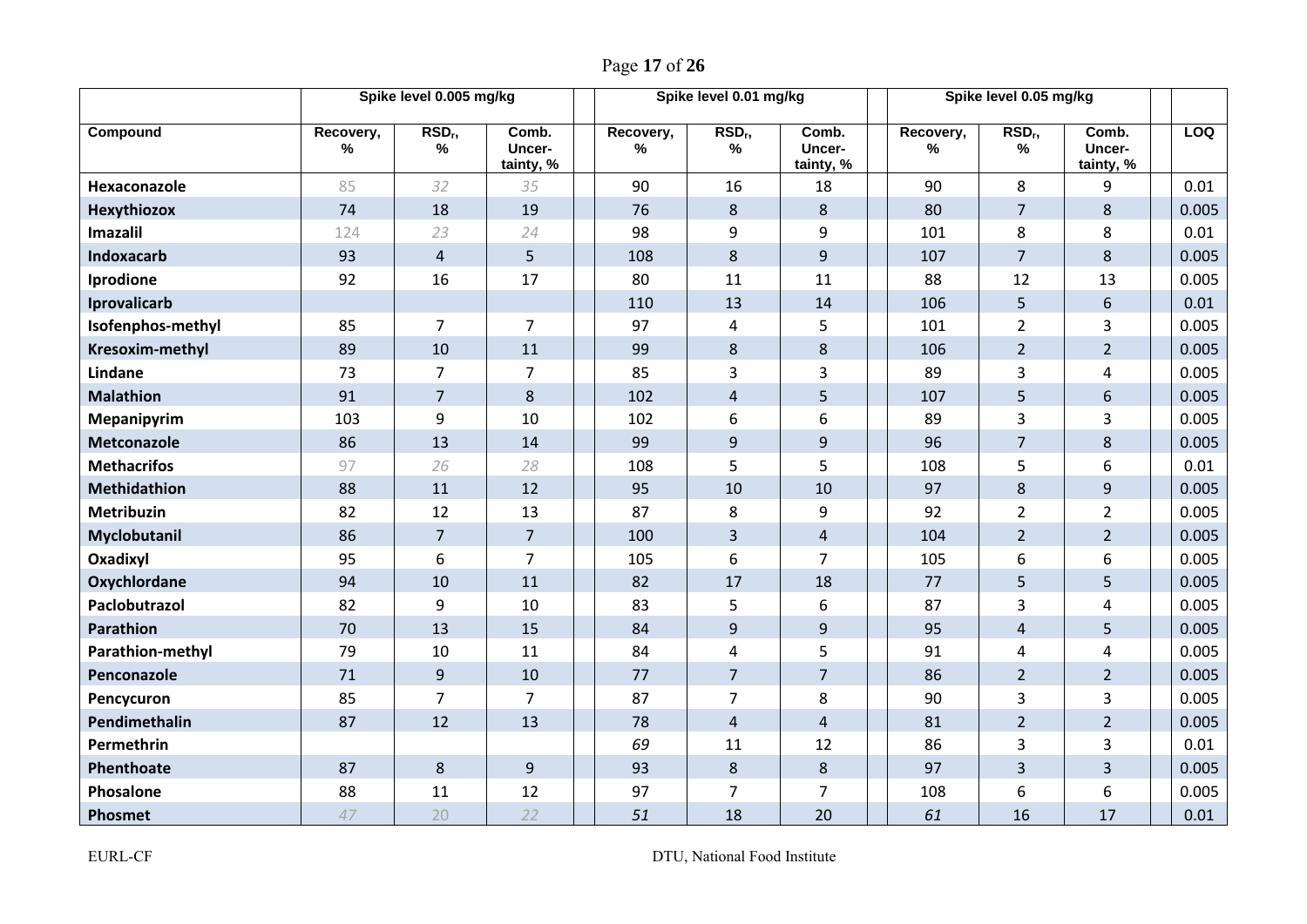| Page 18 of 26 |  |  |  |
|---------------|--|--|--|
|---------------|--|--|--|

|                            | Spike level 0.005 mg/kg |                            |                              | Spike level 0.01 mg/kg |                            |                              |  | Spike level 0.05 mg/kg |                         |                              |       |
|----------------------------|-------------------------|----------------------------|------------------------------|------------------------|----------------------------|------------------------------|--|------------------------|-------------------------|------------------------------|-------|
| Compound                   | Recovery,<br>%          | RSD <sub>r</sub> ,<br>$\%$ | Comb.<br>Uncer-<br>tainty, % | Recovery,<br>%         | RSD <sub>r</sub> ,<br>$\%$ | Comb.<br>Uncer-<br>tainty, % |  | Recovery,<br>%         | RSD <sub>r</sub> ,<br>% | Comb.<br>Uncer-<br>tainty, % | LOQ   |
| Pirimicarb                 | 104                     | 5                          | 5                            | 102                    | 4                          | 4                            |  | 96                     | $\mathbf{1}$            | $\mathbf{1}$                 | 0.005 |
| <b>Pirimicarb desmetyl</b> | 93                      | 13                         | 14                           | 97                     | 3                          | $\overline{3}$               |  | 91                     | 3                       | $\overline{3}$               | 0.005 |
| <b>Pirimiphos methyl</b>   | 108                     | 15                         | 16                           | 129                    | 11                         | 11                           |  | 105                    | $\overline{2}$          | 3                            | 0.005 |
| Pirimiphos-ethyl           | 80                      | 11                         | 12                           | 96                     | 6                          | $7\overline{ }$              |  | 100                    | $\overline{2}$          | $\overline{2}$               | 0.005 |
| Procymidone                | 89                      | 10                         | 11                           | 95                     | $\overline{7}$             | $\overline{7}$               |  | 99                     | 3                       | $\overline{4}$               | 0.005 |
| <b>Profenofos</b>          | 98                      | 13                         | 14                           | 101                    | 8                          | 8                            |  | 106                    | $\overline{7}$          | 8                            | 0.005 |
| Propargite                 |                         |                            |                              | 105                    | 5                          | 6                            |  | 98                     | $\overline{2}$          | $\overline{2}$               | 0.01  |
| Propiconazole              | 65                      | 41                         | 44                           | 84                     | 11                         | 13                           |  | 92                     | $\overline{4}$          | $\overline{4}$               | 0.01  |
| Propyzamide                | 82                      | 6                          | $\overline{7}$               | 91                     | 6                          | 6                            |  | 94                     | 3                       | 3                            | 0.005 |
| <b>Prothiofos</b>          | 68                      | 18                         | 19                           | 74                     | 12                         | 13                           |  | 81                     | 5                       | 5                            | 0.005 |
| Pyrazophos                 | 106                     | $\overline{2}$             | $\overline{2}$               | 99                     | 8                          | 9                            |  | 102                    | 6                       | 6                            | 0.005 |
| Pyridaben                  | 108                     | 35                         | 37                           | 83                     | $\overline{7}$             | $\overline{7}$               |  | 90                     | $\overline{3}$          | $\overline{4}$               | 0.01  |
| Pyrimethanil               | 76                      | 5                          | 5                            | 81                     | $\overline{4}$             | 4                            |  | 86                     | $\overline{3}$          | $\overline{3}$               | 0.005 |
| Pyriproxyfen               | 90                      | $\overline{7}$             | $\overline{7}$               | 92                     | 5                          | 5                            |  | 95                     | $\overline{2}$          | $\overline{3}$               | 0.005 |
| Quinoxyfen                 | 82                      | 6                          | 6                            | 69                     | 9                          | 10                           |  | 70                     | 6                       | $\overline{7}$               | 0.005 |
| Resmethrin peak 1          |                         |                            |                              |                        |                            |                              |  | 85                     | 6                       | 6                            | 0.05  |
| <b>Resmethrin peak 2</b>   |                         |                            |                              | 106                    | 11                         | 11                           |  | 77                     | 5                       | 5                            | 0.01  |
| Spiroxamine2               | 99                      | 8                          | 8                            | 79                     | 23                         | 24                           |  | 87                     | $\overline{2}$          | $2^{\circ}$                  | 0.005 |
| Tebuconazole               | 116                     | 10                         | 11                           | 107                    | 8                          | 8                            |  | 96                     | 5                       | 5                            | 0.005 |
| Tebufenpyrad               | 91                      | $\overline{7}$             | $\overline{7}$               | 99                     | 9                          | 10                           |  | 105                    | $\overline{2}$          | $\overline{2}$               | 0.005 |
| <b>Tefluthrin</b>          | 75                      | 9                          | 9                            | 81                     | 5                          | 6                            |  | 88                     | $\overline{3}$          | $\overline{3}$               | 0.005 |
| <b>Terbuthylazine</b>      | 72                      | 33                         | 36                           | 95                     | 14                         | 15                           |  | 95                     | 15                      | 17                           | 0.01  |
| Tetraconazole              | 88                      | 11                         | 11                           | 95                     | 6                          | 6                            |  | 96                     | $\overline{2}$          | $\overline{2}$               | 0.005 |
| <b>Tetradifon</b>          | 88                      | 11                         | 12                           | 77                     | 15                         | 16                           |  | 87                     | $\overline{4}$          | $\overline{4}$               | 0.005 |
| <b>Tetramethrin</b>        | 358                     | 35                         | 38                           | 299                    | 49                         | 53                           |  | 82                     | 6                       | 6                            | 0.05  |
| <b>Thiometon</b>           | 127                     | 47                         | 51                           | 101                    | 15                         | 16                           |  | 114                    | 10                      | 11                           | 0.01  |
| <b>Tolclofos-methyl</b>    | 78                      | 6                          | $\overline{7}$               | 90                     | 8                          | 9                            |  | 94                     | $\mathbf{1}$            | $\mathbf{1}$                 | 0.005 |
| <b>Toxaphen parlar 26</b>  | 20                      | 44                         | 48                           | 35                     | 105                        | 114                          |  | 55                     | 15                      | 16                           | 0.05  |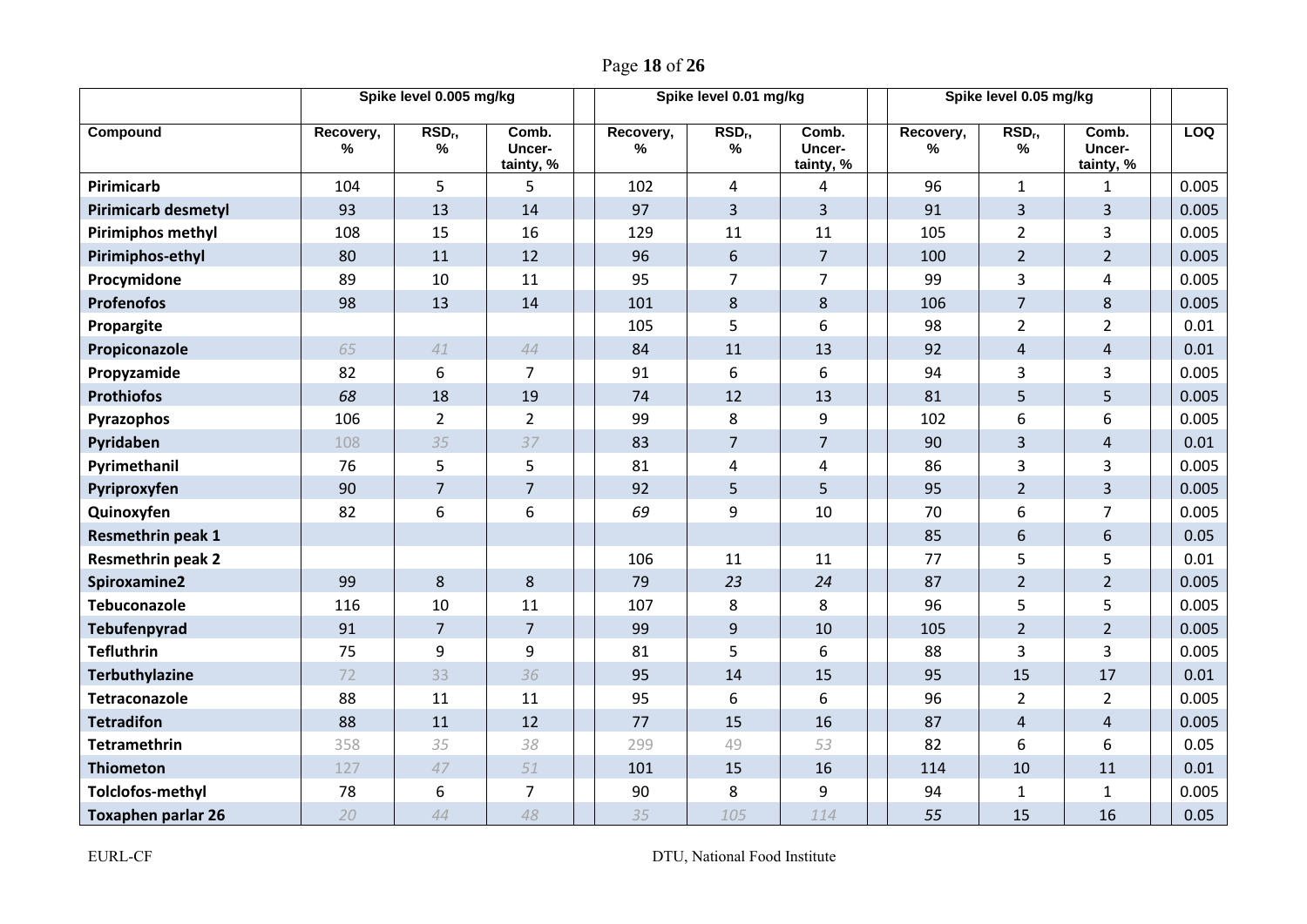|                           |                | Spike level 0.005 mg/kg  |                              |  |                | Spike level 0.01 mg/kg |                                     | Spike level 0.05 mg/kg |                       |                              |            |
|---------------------------|----------------|--------------------------|------------------------------|--|----------------|------------------------|-------------------------------------|------------------------|-----------------------|------------------------------|------------|
| Compound                  | Recovery,<br>% | RSD <sub>r</sub><br>$\%$ | Comb.<br>Uncer-<br>tainty, % |  | Recovery,<br>% | RSD <sub>r</sub><br>℅  | Comb.<br><b>Uncer-</b><br>tainty, % | Recovery,<br>%         | RSD <sub>r</sub><br>% | Comb.<br>Uncer-<br>tainty, % | <b>LOQ</b> |
| <b>Toxaphen parlar 50</b> | 35             | 47                       | 51                           |  | 33             | 43                     | 46                                  | 53                     | 17                    | 18                           | 0.05       |
| <b>Toxaphen parlar 62</b> | 65             | 50                       | 54                           |  | 57             | 24                     | 27                                  | 55                     | 9                     | 9                            | 0.05       |
| <b>Triadimefon</b>        | 98             | 11                       | 12                           |  | 100            | 6                      | 6                                   | 95                     | 4                     | 4                            | 0.005      |
| <b>Triadimenol</b>        | 118            | 21                       | 22                           |  | 99             | 12                     | 13                                  | 96                     | $\overline{7}$        |                              | 0.01       |
| <b>Triazophos</b>         | 80             | 9                        | 9                            |  | 94             | 5                      | 5                                   | 102                    | 4                     | 5                            | 0.005      |
| <b>Trichlorfon</b>        | 107            | 14                       | 15                           |  | 127            | 14                     | 15                                  | 118                    | 10                    | 11                           | 0.05       |
| <b>Tricyclazole</b>       | 93             | 10                       | 11                           |  | 107            | 5                      | 6                                   | 111                    | 3                     | 3                            | 0.005      |
| Trifloxystrobin           | 79             | 14                       | 15                           |  | 106            | 9                      | 10                                  | 102                    | 5                     | 5                            | 0.005      |
| <b>Trifluralin</b>        | 73             | 13                       | 14                           |  | 83             | 8                      | 8                                   | 93                     | 4                     | 5                            | 0.005      |
| <b>Triticonazole</b>      | 114            | 10                       | 11                           |  | 108            | 9                      | 9                                   | 104                    | $\overline{7}$        | 8                            | 0.005      |
| Vinclozolin               | 75             | 9                        | 9                            |  | 80             | 13                     | 14                                  | 92                     | 5                     | 5                            | 0.005      |
| Zoxamide                  | 90             | 7                        | 8                            |  | 91             | 5                      | 6                                   | 94                     | 9                     | 10                           | 0.005      |

Page **19** of **26**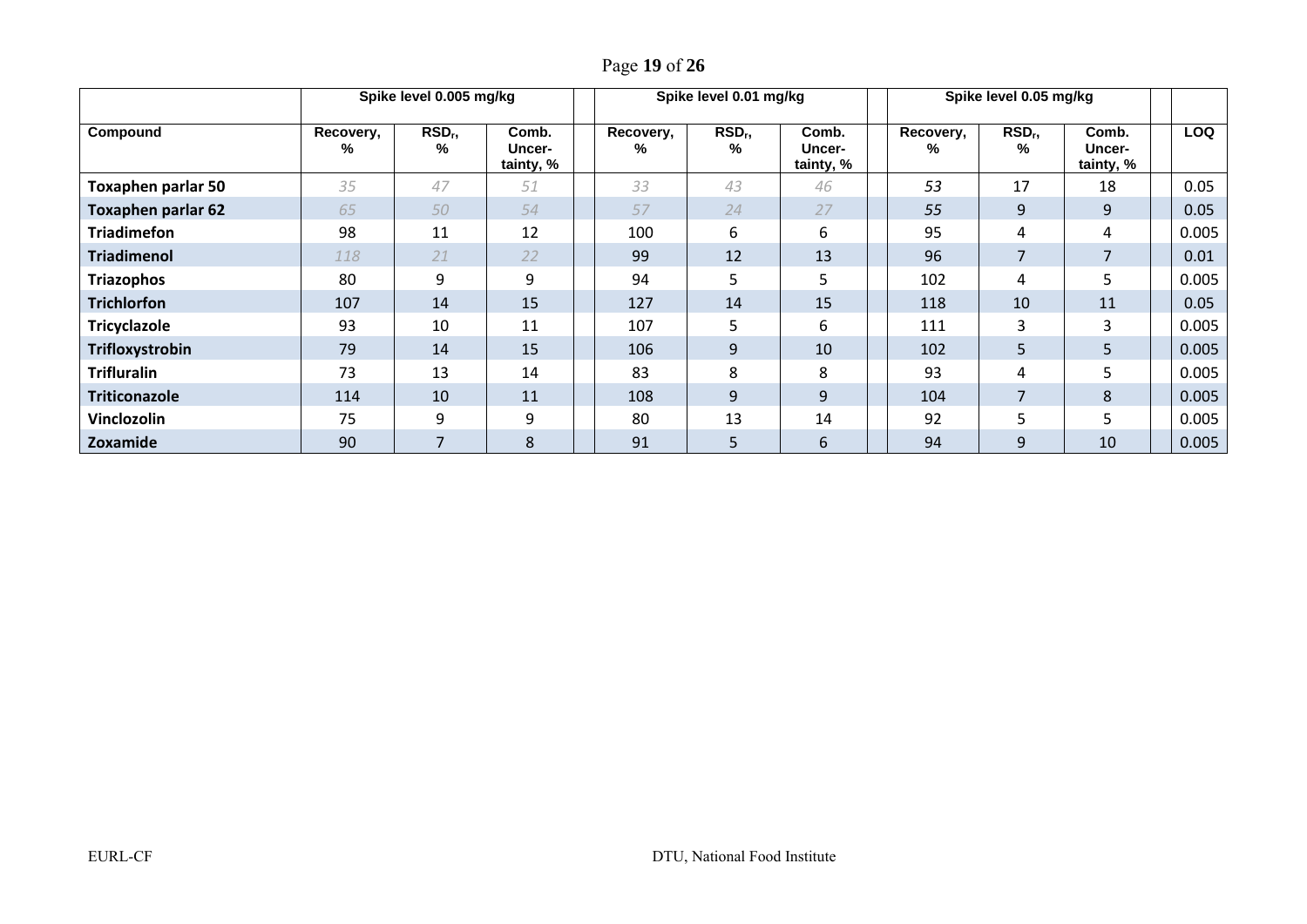#### Page **20** of **26**

# **Appendix 3. Recoveries, Repeatability RSDr, Combinded Uncertainty and Limit of Quantification (LOQ) for pesticides validated on EFICO (high fat content) using modified QuEChERS with additional clean-up.**

*Numbers in Italic is outside 70-120% recovery or above 20% Combined Uncertainty* 

|                              | Spike level 0.005 mg/kg |                         |                              | Spike level 0.01 mg/kg |                |                         |                              |  | Spike level 0.05 mg/kg |                                  |                              |            |
|------------------------------|-------------------------|-------------------------|------------------------------|------------------------|----------------|-------------------------|------------------------------|--|------------------------|----------------------------------|------------------------------|------------|
| Compound                     | Recovery,<br>℅          | RSD <sub>r</sub> ,<br>% | Comb.<br>Uncer-<br>tainty, % |                        | Recovery,<br>% | RSD <sub>r</sub> ,<br>% | Comb.<br>Uncer-<br>tainty, % |  | Recovery,<br>%         | $\overline{\text{RSD}}_{r}$<br>℅ | Comb.<br>Uncer-<br>tainty, % | <b>LOQ</b> |
| 2-Phenylphenol               | 96                      | 11                      | 11                           |                        | 102            | $\overline{7}$          | $\overline{7}$               |  | 102                    | 6                                | 6                            | 0.005      |
| 4,4'-Methoxychlor            | 82                      | 17                      | 18                           |                        | 83             | 7                       | 8                            |  | 83                     | 10                               | 11                           | 0.005      |
| <b>Acrinathrin</b>           | 88                      | $\overline{7}$          | 8                            |                        | 84             | 14                      | 15                           |  | 81                     | $\overline{7}$                   | 8                            | 0.005      |
| <b>Aldrin</b>                | 76                      | 13                      | 15                           |                        | 70             | 12                      | 13                           |  | 67                     | 16                               | 18                           | 0.005      |
| Azinphos-ethyl               | 82                      | 13                      | 14                           |                        | 90             | 9                       | 9                            |  | 83                     | 5                                | 6                            | 0.005      |
| Azoxystrobin                 | 95                      | $\overline{7}$          | 8                            |                        | 104            | 4                       | 5                            |  | 97                     | 4                                | 4                            | 0.005      |
| <b>Bifenthrin</b>            | 54                      | 25                      | 27                           |                        | 52             | 17                      | 19                           |  | 52                     | 20                               | 22                           | 0.01       |
| <b>Bitertanol</b>            | 76                      | 19                      | 21                           |                        | 66             | 13                      | 15                           |  | 62                     | 8                                | 9                            | 0.005      |
| <b>Bixafen</b>               | 92                      | $\overline{7}$          | 8                            |                        | 98             | 5                       | 5                            |  | 89                     | 6                                | $\overline{7}$               | 0.005      |
| <b>Boscalid</b>              | 108                     | $\overline{7}$          | 8                            |                        | 104            | 4                       | 4                            |  | 84                     | 8                                | 8                            | 0.005      |
| <b>Bromopropylate</b>        | 91                      | $\overline{7}$          | 8                            |                        | 84             | 8                       | 9                            |  | 76                     | 6                                | 6                            | 0.005      |
| <b>Bromuconazole</b>         | 83                      | 15                      | 17                           |                        | 87             | 10                      | 10                           |  | 78                     | 6                                | 7                            | 0.005      |
| <b>Bupirimate</b>            | 74                      | $\overline{7}$          | $\,8\,$                      |                        | 99             | 26                      | 28                           |  | 93                     | 5                                | 5                            | 0.005      |
| <b>Buprofezin</b>            |                         |                         |                              |                        | 90             | 18                      | 19                           |  | 98                     | 8                                | 9                            | 0.01       |
| <b>Cadusafos</b>             | 102                     | 6                       | 6                            |                        | 114            | $6\,$                   | $\overline{7}$               |  | 116                    | 3                                | 3                            | 0.005      |
| Carbosulfan                  | 50                      | 21                      | 23                           |                        | 60             | 16                      | 17                           |  | 50                     | 20                               | 22                           | 0.01       |
| <b>Carboxin</b>              | 95                      | 6                       | 6                            |                        | 108            | $\overline{7}$          | $\overline{7}$               |  | 106                    | $\overline{4}$                   | $\overline{4}$               | 0.005      |
| Chlordane alpha-cis          | 68                      | 20                      | 22                           |                        | 69             | 14                      | 15                           |  | 69                     | 11                               | 12                           | 0.005      |
| <b>Chlordane gamma-trans</b> | 74                      | 23                      | 25                           |                        | 76             | 14                      | 15                           |  | 74                     | 11                               | 12                           | 0.01       |
| Chlorfenapyr                 | 113                     | 35                      | 38                           |                        | 117            | 15                      | 16                           |  | 107                    | 21                               | 23                           | 0.01       |
| <b>Chlorfenvinphos</b>       | 83                      | 13                      | 14                           |                        | 88             | $\overline{4}$          | 5                            |  | 75                     | $6\,$                            | $\overline{7}$               | 0.005      |
| Chlorobenzilate ?            | 81                      | $\overline{7}$          | 8                            |                        | 101            | $\overline{7}$          | $\overline{7}$               |  | 101                    | 6                                | 7                            | 0.005      |
| Chlorpropham                 |                         |                         |                              |                        | 76             | 11                      | 11                           |  | 108                    | $\overline{2}$                   | $\overline{2}$               | 0.01       |
| <b>Chlorpyrifos</b>          | 98                      | 8                       | 9                            |                        | 96             | 10                      | 11                           |  | 90                     | 8                                | 9                            | 0.005      |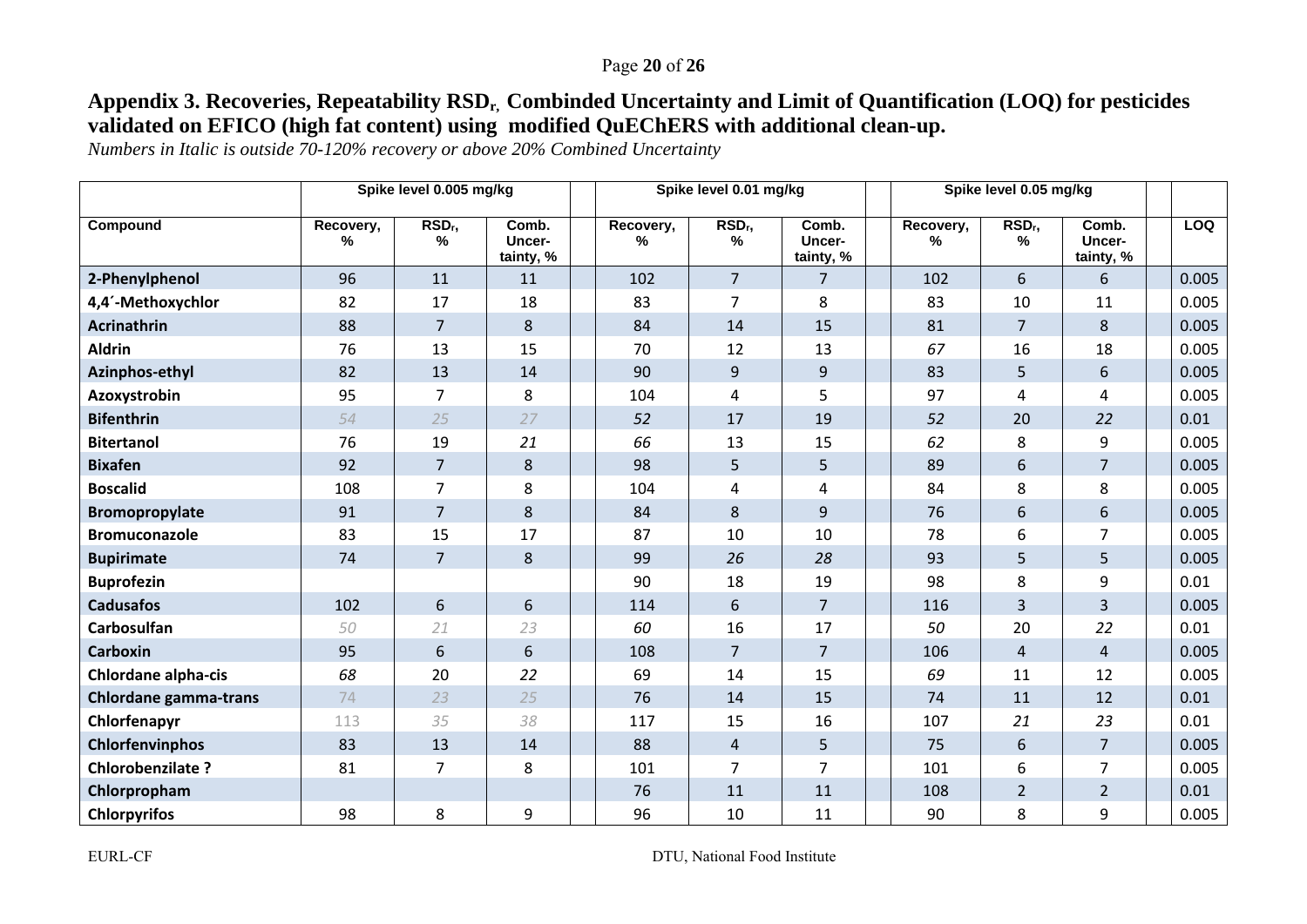|                            | Spike level 0.005 mg/kg |                         |                              |  | Spike level 0.01 mg/kg |                            | Spike level 0.05 mg/kg       |                |                         |                              |  |       |
|----------------------------|-------------------------|-------------------------|------------------------------|--|------------------------|----------------------------|------------------------------|----------------|-------------------------|------------------------------|--|-------|
| Compound                   | Recovery,<br>%          | RSD <sub>r</sub> ,<br>% | Comb.<br>Uncer-<br>tainty, % |  | Recovery,<br>%         | RSD <sub>r</sub> ,<br>$\%$ | Comb.<br>Uncer-<br>tainty, % | Recovery,<br>% | RSD <sub>r</sub> ,<br>% | Comb.<br>Uncer-<br>tainty, % |  | LOQ   |
| <b>Chlorpyrifos-methyl</b> | 93                      | 15                      | 16                           |  | 108                    | $\overline{3}$             | $\overline{3}$               | 104            | $\overline{4}$          | 3                            |  | 0.005 |
| Coumaphos                  | 83                      | 9                       | 10                           |  | 84                     | $\overline{7}$             | 8                            | 76             | 12                      | 13                           |  | 0.005 |
| <b>Cyflutrin</b>           | 98                      | 13                      | 14                           |  | 99                     | 12                         | 13                           | 89             | 12                      | 13                           |  | 0.005 |
| Cyhalothrin, lambda        | 94                      | $\overline{2}$          | $\overline{2}$               |  | 91                     | 11                         | 12                           | 85             | 13                      | 14                           |  | 0.005 |
| Cymiazole                  | 96                      | 11                      | 11                           |  | 105                    | $\,8\,$                    | 8                            | 106            | 5                       | 6                            |  | 0.005 |
| Cypermethrin               |                         |                         |                              |  | 54                     | 16                         | 17                           | 77             | 13                      | 14                           |  | 0.01  |
| Cyproconazole              | 67                      | 13                      | 14                           |  | 87                     | 8                          | 9                            | 93             | 5                       | 5                            |  | 0.005 |
| Cyprodinil                 | 87                      | 10                      | 11                           |  | 94                     | 9                          | 10                           | 91             | 3                       | 3                            |  | 0.005 |
| DDD pp                     | 104                     | 15                      | 16                           |  | 89                     | 10                         | 11                           | 75             | 14                      | 15                           |  | 0.005 |
| DDE pp                     | 113                     | 8                       | 9                            |  | 78                     | 15                         | 16                           | 60             | 19                      | 20                           |  | 0.005 |
| <b>DDT</b> op              | 61                      | 11                      | 12                           |  | 61                     | 14                         | 15                           | 58             | 18                      | 20                           |  | 0.005 |
| DDT pp                     | 65                      | $\overline{7}$          | 8                            |  | 56                     | 14                         | 15                           | 59             | 17                      | 18                           |  | 0.005 |
| Deltamethrin               | 88                      | 16                      | 18                           |  | 93                     | 14                         | 16                           | 74             | 11                      | 12                           |  | 0.005 |
| <b>Diazinon</b>            | 85                      | 9                       | $9\,$                        |  | 109                    | 3                          | 3                            | 113            | 4                       | 4                            |  | 0.005 |
| <b>Dicloran</b>            | 74                      | 15                      | 17                           |  | 93                     | 11                         | 12                           | 101            | $\overline{4}$          | 5                            |  | 0.005 |
| Dicofol, o,p'-             | 81                      | $\overline{7}$          | 8                            |  | 101                    | $\overline{7}$             | $\overline{7}$               | 101            | 6                       | $\overline{7}$               |  | 0.005 |
| <b>Dieldrin</b>            | 122                     | 19                      | 20                           |  | 105                    | 23                         | 24                           | 84             | $\overline{9}$          | $10\,$                       |  | 0.005 |
| Difenoconazole             | 70                      | 11                      | 12                           |  | 79                     | 8                          | 9                            | 62             | $\overline{7}$          | 7                            |  | 0.005 |
| Dimethomorph               | 71                      | $\overline{7}$          | $\overline{7}$               |  | 83                     | 6                          | 6                            | 82             | $\overline{4}$          | $\overline{4}$               |  | 0.005 |
| Dimoxystrobin              | 90                      | 15                      | 16                           |  | 108                    | 4                          | 5                            | 106            | 5                       | 5                            |  | 0.005 |
| Diphenylamine              | 159                     | 16                      | 17                           |  | 139                    | 10                         | 11                           | 117            | $\overline{7}$          | 8                            |  | 0.005 |
| <b>Endosulfan sulfate</b>  | 93                      | 19                      | 21                           |  | 100                    | 10                         | 10                           | 101            | 10                      | 11                           |  | 0.005 |
| Endosulfan, alpha          | 93                      | 14                      | 16                           |  | 86                     | $\,8\,$                    | 8                            | 83             | 12                      | 13                           |  | 0.005 |
| Endosulfan, beta           | 84                      | 27                      | 29                           |  | 101                    | 15                         | 16                           | 100            | 10                      | 11                           |  | 0.005 |
| <b>Endrin</b>              | 87                      | 11                      | 12                           |  | 100                    | 16                         | 17                           | 84             | 13                      | 14                           |  | 0.005 |
| <b>EPN</b>                 | 84                      | $\overline{7}$          | 8                            |  | 90                     | 4                          | 5                            | 87             | $\overline{7}$          | 8                            |  | 0.005 |
| Epoxiconazole              | 98                      | 5                       | 5                            |  | 100                    | 4                          | 4                            | 89             | $\boldsymbol{6}$        | 6                            |  | 0.005 |
| Ethion                     | 95                      | 4                       | 5                            |  | 102                    | 6                          | $\overline{7}$               | 98             | $\overline{7}$          | 8                            |  | 0.005 |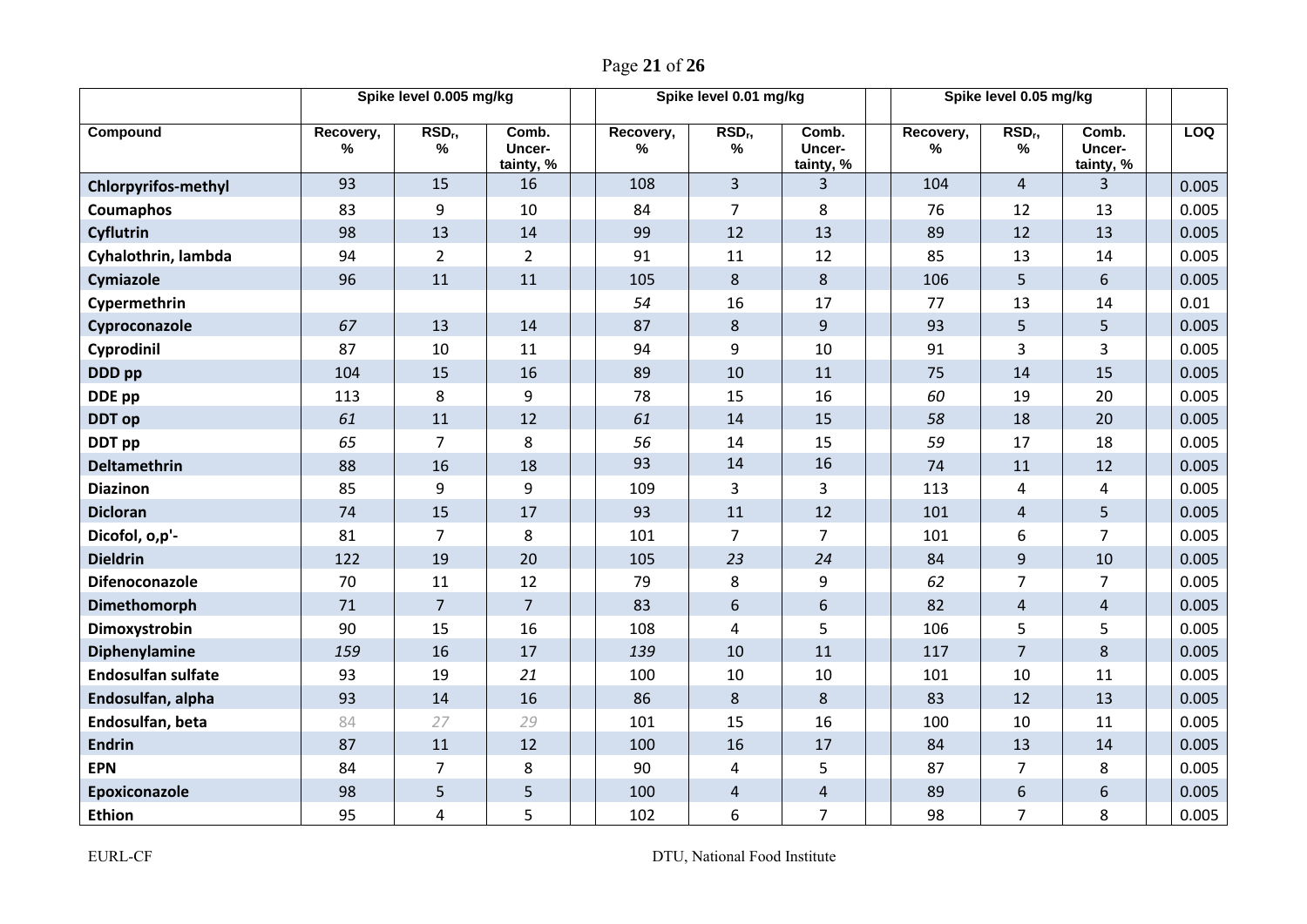Page **22** of **26**

|                           | Spike level 0.005 mg/kg |                            |                              |                   | Spike level 0.01 mg/kg     |                                     | Spike level 0.05 mg/kg |                            |                              |            |
|---------------------------|-------------------------|----------------------------|------------------------------|-------------------|----------------------------|-------------------------------------|------------------------|----------------------------|------------------------------|------------|
| Compound                  | Recovery,<br>$\%$       | RSD <sub>r</sub> ,<br>$\%$ | Comb.<br>Uncer-<br>tainty, % | Recovery,<br>$\%$ | RSD <sub>r</sub> ,<br>$\%$ | Comb.<br><b>Uncer-</b><br>tainty, % | Recovery,<br>$\%$      | RSD <sub>r</sub> ,<br>$\%$ | Comb.<br>Uncer-<br>tainty, % | <b>LOQ</b> |
| <b>Ethoprophos</b>        | 90                      | $\overline{4}$             | $\overline{4}$               | 99                | $\overline{3}$             | $\overline{4}$                      | 104                    | $\overline{3}$             | $\overline{4}$               | 0.005      |
| <b>Etofenprox</b>         | 73                      | 5                          | 5                            | 66                | 12                         | 13                                  | 64                     | 16                         | 17                           | 0.005      |
| Famoxadone                | 76                      | 10                         | 11                           | 75                | 13                         | 14                                  | 71                     | 11                         | 11                           | 0.005      |
| Fenamiphos                | 83                      | 9                          | 10                           | 89                | 9                          | 10                                  | 88                     | 6                          | $\overline{7}$               | 0.005      |
| Fenarimol                 | 91                      | 9                          | 9                            | 99                | 5                          | 6                                   | 88                     | $6\,$                      | $\overline{7}$               | 0.005      |
| Fenazaquin                | 172                     | 47                         | 51                           | 247               | 26                         | 28                                  | 102                    | 18                         | 19                           | 0.05       |
| Fenbuconazole             | 85                      | $\overline{7}$             | $\overline{7}$               | 98                | 4                          | $\overline{4}$                      | 90                     | $6\,$                      | $\overline{7}$               | 0.005      |
| <b>Fenitrotion</b>        | 70                      | 15                         | 16                           | 90                | 9                          | 9                                   | 98                     | $\overline{4}$             | 4                            | 0.005      |
| Fenoxycarb                | 94                      | 10                         | 11                           | 95                | 5                          | 5                                   | 79                     | 8                          | 9                            | 0.005      |
| Fenpropathrin             | 84                      | 5                          | 5                            | 88                | 9                          | 9                                   | 87                     | 10                         | 11                           | 0.005      |
| Fenpropimorph             | 93                      | 6                          | $\overline{7}$               | 124               | $6\phantom{1}$             | 6                                   | 129                    | $2^{\circ}$                | $2^{\circ}$                  | 0.005      |
| <b>Fenthion</b>           | 94                      | $\overline{7}$             | 8                            | 109               | $\overline{7}$             | 8                                   | 105                    | $\overline{4}$             | 4                            | 0.005      |
| <b>Fenvalerate</b>        | 79                      | $\overline{4}$             | 5                            | 73                | 10                         | 11                                  | 68                     | 15                         | 16                           | 0.005      |
| <b>Fipronil</b>           | 97                      | 12                         | 13                           | 101               | 10                         | 11                                  | 102                    | 3                          | 3                            | 0.005      |
| Fludioxonil               | 106                     | 6                          | $\overline{7}$               | 123               | 5                          | 6                                   | 110                    | 6                          | 6                            | 0.005      |
| <b>Flufenoxuron</b>       |                         |                            |                              |                   |                            |                                     | 88                     | 10                         | 11                           | 0.05       |
| Fluquinconazole           | 76                      | 6                          | 6                            | 90                | $\overline{7}$             | $\overline{7}$                      | 89                     | $\overline{3}$             | $\overline{4}$               | 0.005      |
| <b>Flusilazole</b>        | 79                      | 19                         | 20                           | 105               | 10                         | 11                                  | 105                    | 3                          | 4                            | 0.005      |
| <b>Flutriafol</b>         | 99                      | $\overline{7}$             | $\overline{7}$               | 99                | $\overline{3}$             | $\overline{3}$                      | 91                     | $\overline{4}$             | 5                            | 0.005      |
| HCH, alpha                | 93                      | 14                         | 15                           | 100               | 13                         | 14                                  | 108                    | $\overline{7}$             | 8                            | 0.005      |
| HCH, beta                 | 99                      | 6                          | $\overline{7}$               | 96                | 8                          | 8                                   | 95                     | 5                          | 5                            | 0.005      |
| Heptachlor                | 86                      | 14                         | 15                           | 86                | 13                         | 14                                  | 91                     | 11                         | 12                           | 0.005      |
| <b>Heptachlor epoxide</b> | 77                      | 18                         | 20                           | 78                | 16                         | 17                                  | 87                     | 10                         | 11                           | 0.005      |
| Heptenophos               | 96                      | 11                         | 12                           | 88                | 6                          | $\overline{7}$                      | 68                     | 13                         | 15                           | 0.005      |
| Hexaconazole              | 80                      | 42                         | 46                           | 96                | 26                         | 28                                  | 97                     | 10                         | 10                           | 0.05       |
| Hexythiozox               | 80                      | $\overline{7}$             | 8                            | 83                | 9                          | 10                                  | 84                     | 9                          | 10                           | 0.005      |
| Imazalil                  |                         |                            |                              | 133               | 20                         | 21                                  | 84                     | 6                          | $\overline{7}$               | 0.05       |
| Indoxacarb                | 103                     | 15                         | 16                           | 102               | $\overline{7}$             | $\overline{7}$                      | 86                     | 9                          | 10                           | 0.005      |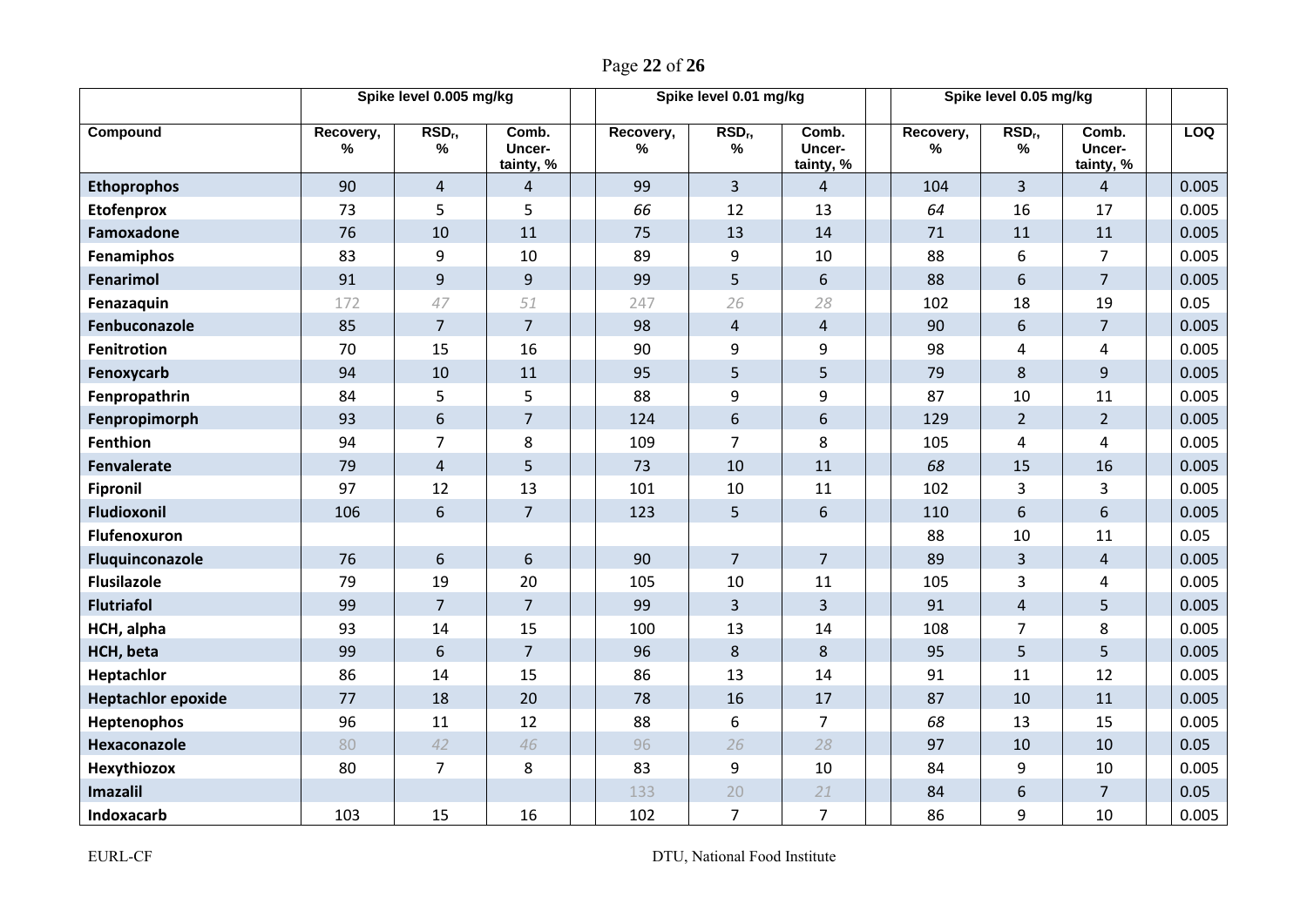|  |  | Page 23 of 26 |
|--|--|---------------|
|--|--|---------------|

|                            | Spike level 0.005 mg/kg |                            |                              |   | Spike level 0.01 mg/kg |                         |                              |   | Spike level 0.05 mg/kg |                            |                              |   |       |
|----------------------------|-------------------------|----------------------------|------------------------------|---|------------------------|-------------------------|------------------------------|---|------------------------|----------------------------|------------------------------|---|-------|
| Compound                   | Recovery,<br>%          | RSD <sub>r</sub> ,<br>$\%$ | Comb.<br>Uncer-<br>tainty, % |   | Recovery,<br>%         | RSD <sub>r</sub> ,<br>% | Comb.<br>Uncer-<br>tainty, % |   | Recovery,<br>$\%$      | RSD <sub>r</sub> ,<br>$\%$ | Comb.<br>Uncer-<br>tainty, % |   | LOQ   |
| Iprodione                  | 78                      | 21                         | 23                           |   | 87                     | 11                      | 11                           |   | 79                     | $\overline{7}$             | $\overline{7}$               |   | 0.005 |
| Iprovalicarb               | 74                      | 17                         | 19                           |   | 100                    | 10                      | 11                           |   | 111                    | 5                          | 5                            |   | 0.005 |
| Isofenphos-methyl          | 102                     | 5                          | $\sqrt{6}$                   |   | 109                    | $\overline{4}$          | 5                            |   | 106                    | $\overline{2}$             | $\overline{2}$               |   | 0.005 |
| Kresoxim-methyl            | 73                      | 13                         | 14                           |   | 102                    | 12                      | 13                           |   | 110                    | 3                          | 4                            |   | 0.005 |
| <b>Lindane</b>             | 105                     | 12                         | 12                           |   | 107                    | 6                       | $\overline{7}$               |   | 100                    | 3                          | 3                            |   | 0.005 |
| <b>Malathion</b>           | 99                      | $\overline{7}$             | $\overline{7}$               |   | 111                    | 5                       | 5                            |   | 106                    | 3                          | 3                            |   | 0.005 |
| <b>Mepanipyrim</b>         | 105                     | 13                         | 14                           |   | 96                     | 13                      | 14                           |   | 84                     | 8                          | 9                            |   | 0.005 |
| Metalaxyl                  |                         |                            |                              |   | 139                    | 30                      | 32                           |   | 131                    | $\overline{4}$             | 5                            |   | 0.05  |
| <b>Metconazole</b>         | 92                      | 12                         | 13                           |   | 103                    | 5                       | 5                            |   | 84                     | 6                          | $\overline{7}$               |   | 0.005 |
| <b>Methidathion</b>        | 77                      | 5                          | 5                            |   | 86                     | 5                       | 5                            |   | 81                     | 5                          | 5                            |   | 0.005 |
| <b>Metribuzin</b>          | 100                     | 11                         | 12                           |   | 111                    | 3                       | $\overline{4}$               |   | 104                    | 5                          | 5                            |   | 0.005 |
| Myclobutanil               | 78                      | 11                         | 12                           |   | 102                    | 6                       | $\overline{7}$               |   | 102                    | $\overline{4}$             | 4                            |   | 0.005 |
| Oxadixyl                   | 83                      | 5                          | $6\phantom{1}$               |   | 111                    | $\bf 8$                 | 9                            |   | 110                    | $6\,$                      | $\overline{7}$               |   | 0.005 |
| Oxychlordane               | 93                      | 12                         | 13                           |   | 78                     | 9                       | 10                           |   | 77                     | 14                         | 15                           |   | 0.005 |
| Paclobutrazol              | 103                     | 5                          | 5                            |   | 103                    | 5                       | 5                            |   | 92                     | 5                          | 6                            |   | 0.005 |
| Parathion                  | 90                      | $\overline{4}$             | 5                            |   | 94                     | 9                       | 9                            |   | 95                     | 4                          | 4                            |   | 0.005 |
| Parathion-methyl           | 108                     | $\overline{9}$             | 10                           |   | 106                    | $\overline{7}$          | $\overline{7}$               |   | 100                    | 5                          | 5                            |   | 0.005 |
| Penconazole                | 101                     | 6                          | 6                            |   | 110                    | 7                       | 8                            |   | 102                    | 3                          | 4                            |   | 0.005 |
| Pencycuron                 | 86                      | 11                         | 11                           |   | 103                    | $6\,$                   | $\overline{7}$               |   | 107                    | 5                          | 5                            |   | 0.005 |
| Pendimethalin              | 86                      | 9                          | 10                           |   | 88                     | 9                       | 10                           |   | 81                     | 5                          | 6                            |   | 0.005 |
| Permethrin                 | 136                     | 20                         | 21                           |   | 110                    | 11                      | 12                           |   | 80                     | 17                         | 18                           |   | 0.005 |
| Phenthoate                 | 99                      | 8                          | 9                            |   | 106                    | 5                       | 6                            |   | 102                    | 3                          | 3                            |   | 0.005 |
| Phosalone                  | 62                      | 14                         | 16                           |   | 78                     | 11                      | 12                           |   | 77                     | 8                          | $9\,$                        |   | 0.01  |
| <b>Pirimicarb</b>          | 112                     | 8                          | 9                            |   | 116                    | $\overline{2}$          | $\overline{2}$               |   | 111                    | 4                          | 4                            |   | 0.005 |
| <b>Pirimicarb desmetyl</b> |                         |                            |                              |   | 40                     | 21                      | 23                           |   | 87                     | $\overline{4}$             | 5                            |   | 0.05  |
| <b>Pirimiphos methyl</b>   | 95                      | 16                         | 18                           | 6 | 122                    | $\overline{7}$          | $\overline{7}$               | 6 | 85                     | 12                         | 13                           | 6 | 0.005 |
| <b>Pirimiphos-ethyl</b>    | 91                      | 5                          | $\boldsymbol{6}$             |   | 99                     | $\overline{7}$          | $\overline{7}$               |   | 102                    | $\overline{3}$             | 3                            |   | 0.005 |
| Prochloraz                 | 87                      | 36                         | 39                           |   | 154                    | 12                      | 13                           |   | 86                     | 10                         | 11                           |   | 0.05  |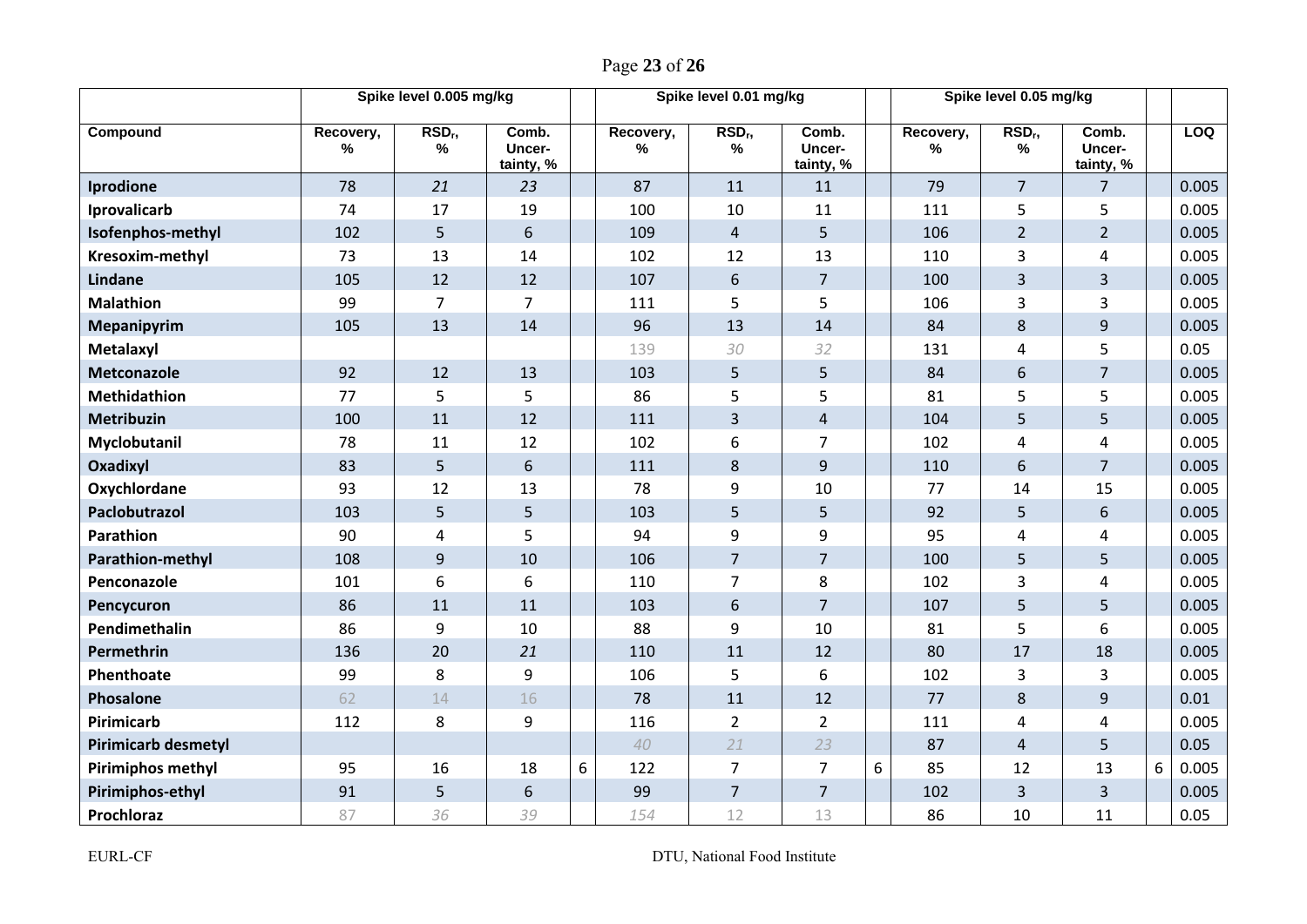|  |  |  | Page 24 of 26 |  |
|--|--|--|---------------|--|
|--|--|--|---------------|--|

|                           | Spike level 0.005 mg/kg |                         |                              |                            | Spike level 0.01 mg/kg  |                              |                |                                     | Spike level 0.05 mg/kg       |  |            |
|---------------------------|-------------------------|-------------------------|------------------------------|----------------------------|-------------------------|------------------------------|----------------|-------------------------------------|------------------------------|--|------------|
| Compound                  | Recovery,<br>%          | RSD <sub>r</sub> ,<br>% | Comb.<br>Uncer-<br>tainty, % | Recovery,<br>$\frac{9}{6}$ | RSD <sub>r</sub> ,<br>% | Comb.<br>Uncer-<br>tainty, % | Recovery,<br>% | RSD <sub>r</sub> ,<br>$\frac{1}{2}$ | Comb.<br>Uncer-<br>tainty, % |  | <b>LOQ</b> |
| <b>Profenofos</b>         | 55                      | 22                      | 24                           | 64                         | 11                      | 12                           | 55             | 10                                  | 11                           |  | 0.01       |
| Propargite                | 86                      | 22                      | 23                           | 95                         | 12                      | 12                           | 94             | 8                                   | 9                            |  | 0.01       |
| Propiconazole             | 87                      | 10                      | 11                           | 99                         | 6                       | $\overline{7}$               | 92             | 5                                   | 5                            |  | 0.005      |
| <b>Prothiofos</b>         | 68                      | 18                      | 19                           | 77                         | 11                      | 12                           | 76             | 11                                  | 12                           |  | 0.005      |
| Pyrazophos                |                         |                         |                              | 50                         | 11                      | 12                           | 85             | $\overline{7}$                      | 8                            |  | 0.05       |
| Pyridaben                 | 116                     | 24                      | 26                           | 126                        | 4                       | 5                            | 79             | 12                                  | 13                           |  | 0.01       |
| Pyrimethanil              | 86                      | 11                      | 12                           | 84                         | $\,8\,$                 | 9                            | 89             | $\overline{2}$                      | $\overline{2}$               |  | 0.005      |
| Pyriproxyfen              | 89                      | 10                      | 11                           | 97                         | 6                       | 6                            | 89             | 8                                   | 8                            |  | 0.005      |
| Quinoxyfen                | 79                      | 8                       | $\overline{9}$               | 82                         | 6                       | $\overline{7}$               | 78             | 10                                  | 10                           |  | 0.005      |
| Resmethrin peak 1         |                         |                         |                              |                            |                         |                              | 68             | 10                                  | 11                           |  | 0.05       |
| <b>Resmethrin peak 2</b>  | 40                      | 20                      | 22                           | 60                         | 20                      | 21                           | 73             | 13                                  | 14                           |  | 0.01       |
| Spiroxamine2              |                         |                         |                              | 89                         | 12                      | 13                           | 121            | $\mathbf{1}$                        | $\overline{2}$               |  | 0.01       |
| <b>Tebuconazole</b>       | 108                     | 9                       | 10                           | 110                        | 5                       | 6                            | 91             | $6\,$                               | $\overline{7}$               |  | 0.005      |
| Tebufenpyrad              | 98                      | $\overline{4}$          | 5                            | 108                        | 5                       | 5                            | 103            | 3                                   | 4                            |  | 0.005      |
| <b>Tefluthrin</b>         | 92                      | 10                      | 11                           | 93                         | 8                       | 9                            | 91             | 9                                   | $\overline{9}$               |  | 0.005      |
| <b>Terbuthylazine</b>     | 68                      | 22                      | 24                           | 77                         | 12                      | 13                           | 70             | $\overline{7}$                      | $\overline{7}$               |  | 0.01       |
| <b>Tetraconazole</b>      | 84                      | 8                       | 8                            | 104                        | $\overline{9}$          | 10                           | 106            | $\overline{2}$                      | $\overline{3}$               |  | 0.005      |
| <b>Tetradifon</b>         | 84                      | 10                      | 11                           | 87                         | 5                       | 6                            | 81             | 12                                  | 13                           |  | 0.005      |
| <b>Tetramethrin</b>       | 133                     | 10                      | 11                           | 46                         | 9                       | 10                           | 95             | 12                                  | 13                           |  | 0.05       |
| Thiamethoxam              | 129                     | 30                      | 32                           | 70                         | 18                      | 19                           | 52             | 20                                  | 21                           |  | 0.01       |
| <b>Thiometon</b>          | 85                      | 11                      | 12                           | 91                         | 11                      | 12                           | 85             | $\overline{7}$                      | 8                            |  | 0.005      |
| <b>Tolclofos-methyl</b>   | 100                     | 5                       | 6                            | 106                        | 6                       | 6                            | 102            | $\overline{3}$                      | 4                            |  | 0.005      |
| <b>Toxaphen parlar 26</b> | 54                      | 47                      | 53                           | 46                         | 42                      | 45                           | 56             | 14                                  | 16                           |  | 0.05       |
| <b>Toxaphen parlar 50</b> | 54                      | 30                      | 33                           | 60                         | 14                      | 15                           | 39             | 10                                  | 11                           |  | 0.05       |
| <b>Toxaphen parlar 62</b> | 45                      | 26                      | 29                           | 39                         | 55                      | 60                           | 35             | 19                                  | 20                           |  | 0.05       |
| <b>Triadimefon</b>        | 96                      | 5                       | 6                            | 105                        | 5                       | 6                            | 102            | $\overline{2}$                      | 3                            |  | 0.005      |
| <b>Triadimenol</b>        | 137                     | 32                      | 34                           | 154                        | 28                      | 30                           | 100            | $\overline{7}$                      | $\,8\,$                      |  | 0.05       |
| <b>Triazophos</b>         | 92                      | 5                       | 5                            | 101                        | 6                       | $\overline{7}$               | 92             | 5                                   | 5                            |  | 0.005      |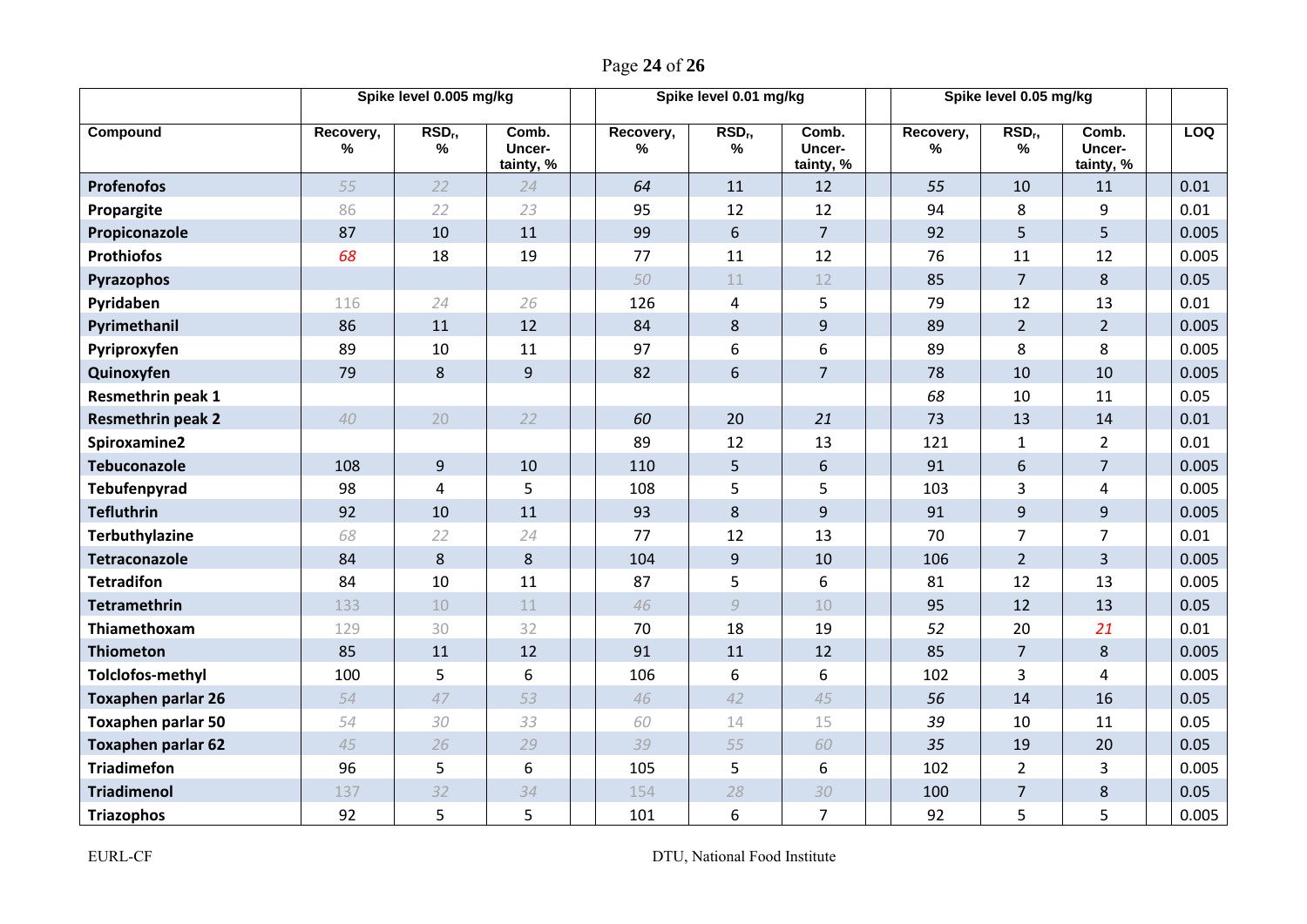Page **25** of **26**

|                     | Spike level 0.005 mg/kg |                         |                              |  |                | Spike level 0.01 mg/kg  |                                     | Spike level 0.05 mg/kg |                         |                              |  |            |
|---------------------|-------------------------|-------------------------|------------------------------|--|----------------|-------------------------|-------------------------------------|------------------------|-------------------------|------------------------------|--|------------|
| Compound            | Recovery,<br>%          | RSD <sub>r</sub> ,<br>% | Comb.<br>Uncer-<br>tainty, % |  | Recovery,<br>% | RSD <sub>r</sub> ,<br>% | Comb.<br><b>Uncer-</b><br>tainty, % | Recovery,<br>℅         | RSD <sub>r</sub> ,<br>% | Comb.<br>Uncer-<br>tainty, % |  | <b>LOQ</b> |
| <b>Tricyclazole</b> | 79                      | 10                      | 11                           |  | 113            |                         | 8                                   | 116                    |                         |                              |  | 0.005      |
| Trifloxystrobin     | 105                     | 6                       | 6                            |  | 111            |                         | 6                                   | 107                    |                         |                              |  | 0.005      |
| <b>Trifluralin</b>  | 71                      | 15                      | 16                           |  | 95             | 9                       | 10                                  | 114                    |                         |                              |  | 0.005      |
| Triticonazole       |                         |                         |                              |  | 54             | 23                      | 25                                  | 80                     | 11                      | 12                           |  | 0.05       |
| <b>Vinclozolin</b>  | 100                     | 10                      | 11                           |  | 108            | 12                      | 13                                  | 105                    | 6                       |                              |  | 0.005      |
| Zoxamide            | 107                     | ٩                       | 10                           |  | 111            | 6                       |                                     | 90                     | 6                       | b                            |  | 0.005      |